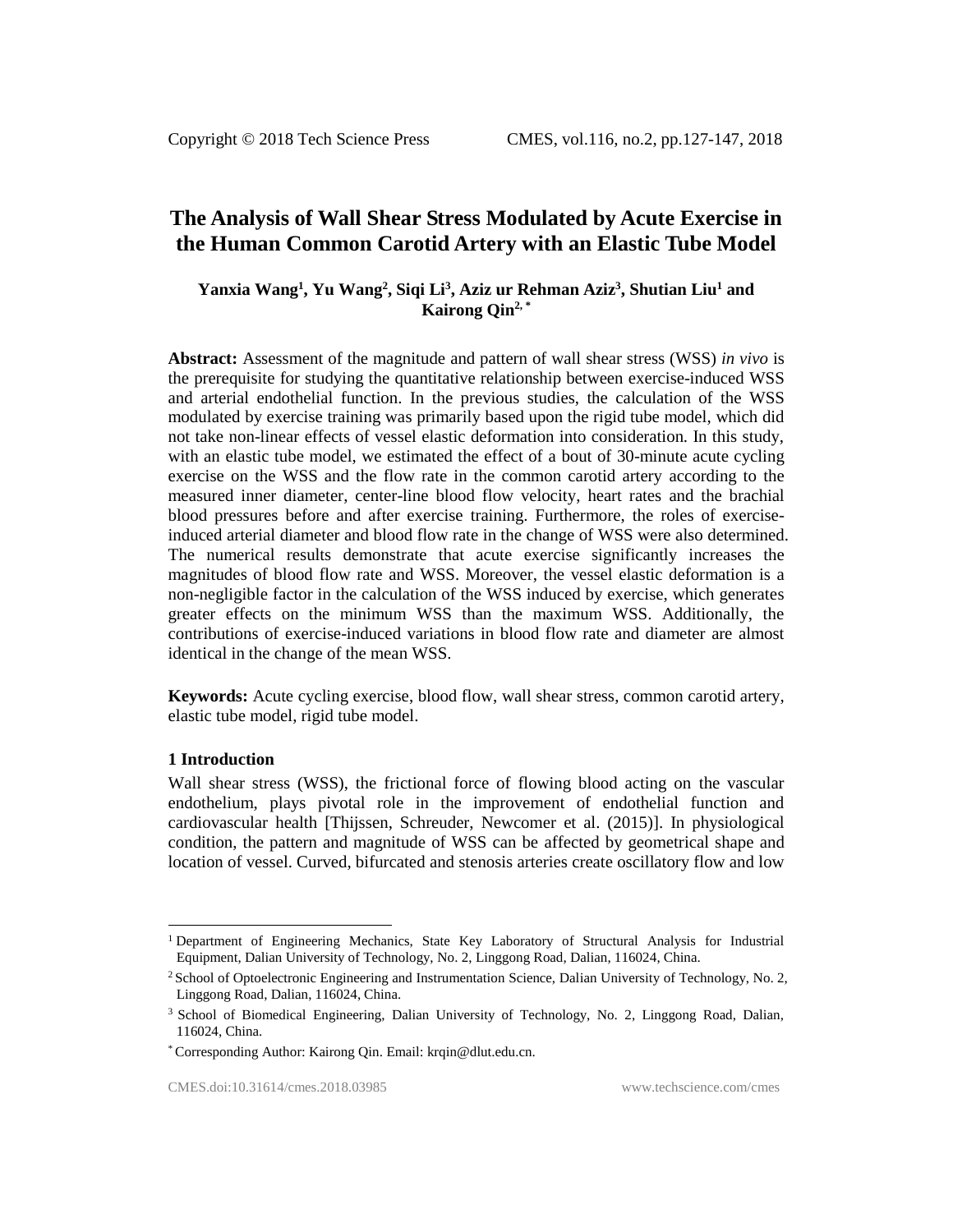mean WSS environment [Akbar (2016); Estrada, Giridharan, Nguyen et al. (2011)]. These WSS conditions induce the occurrence and development of endothelial dysfunction and atherosclerosis due to the increase of endothelial cell membranes permeability and higher expression of inflammatory factors (e.g. monocyte chemotactic protein-1, MCP-1, intracellular adhesion molecule, ICAM-1, and so on) [Galkina and Ley (2007); Chen, Zhang, Qiu et al. (2017); Sanabria and Dong (2018)]. In contrast, normal and high laminar shear stress in straight arteries can promote the production of nitric oxide (NO) and prostacyclin (PGI2), which can provide beneficial effects for improving the endothelial function and protecting the endothelium from atherosclerotic disease [Hsieh, Liu, Huang et al. (2014)].

Exercise training can increase the blood flow rate and mean WSS in arteries to meet the body oxygen demand, which are beneficial for arterial endothelial function [Taylor, Cheng, Espinosa et al. (2002)]. Birk et al. [Birk, Dawson, Atkinson et al. (2012)] indicated that acute lower limb cycle training improved brachial artery endothelial function attributed to the increase of WSS. Green et al. [Green, Bilsborough, Naylor et al. (2005)] suggested that oscillatory shear stress caused by acute cycling exercise possibly mediated the release of NO. Hambrecht et al. [Hambrecht, Adams, Erbs et al. (2003)] demonstrated that four weeks regular aerobic exercise training elevated the expression and phosphorylation of endothelial nitric oxide synthase (eNOS) in left internal mammary artery. Collectively, these findings indicated that reasonable exercise training, including acute and chronic exercise training could improve arterial endothelial function mainly attributed to the changes of WSS amplitude or pattern.

Evaluation of the magnitude and pattern of arterial WSS *in vivo* is indispensable for studying the quantitative relationship between exercise-induced WSS and arterial endothelium function. The arterial WSS *in vivo* can be estimated by means of noninvasive and precise magnetic resonance imaging or Doppler ultrasound technique [Taylor, Cheng, Espinosa et al. (2002); Simmons, Padilla, Young et al. (2011)]. For the superficial arteries, e.g. common carotid artery and brachial artery, the blood flow rate is usually assessed with the inexpensive Doppler ultrasound technique. For instance, Simmon et al. [Simmons, Padilla, Young et al. (2011)], Johnson et al. [Johnson, Mather, Newcomer et al. (2012)], and Tanaka et al. [Tanaka, Shimizu, Ohmori et al. (2006)] used the Doppler ultrasound to measure the diameter and blood flow velocity of the brachial artery before, after, or during exercise training to calculate the mean blood flow rate and mean wall shear rate (WSR). Liu et al. [Liu, Yuan, Qin et al. (2015)] and Yuan et al. [Yuan, Liu, Gao et al. (2016)] also adopted the Doppler ultrasound technique to measure the waveforms of arterial diameter and center-line blood flow velocity to determine the arterial WSS in common carotid arteries following acute or chronic exercise training.

It is worth noting that all these previous investigations, for calculating the exerciseinduced WSS or WSR, were based upon the hypothesis that the arterial wall was rigid [Simmons, Padilla, Young et al. (2011); Johnson, Mather, Newcomer et al. (2012); Tanaka, Shimizu, Ohmori et al. (2006); Liu, Yuan, Qin et al. (2015); Yuan, Liu, Gao et al. (2016)], which did not accord with the actual physiological conditions. In arteries, vascular walls experience elastic deformations caused by the cardiac cycles and other physiological or physical activities, such as exercise training, and the interactions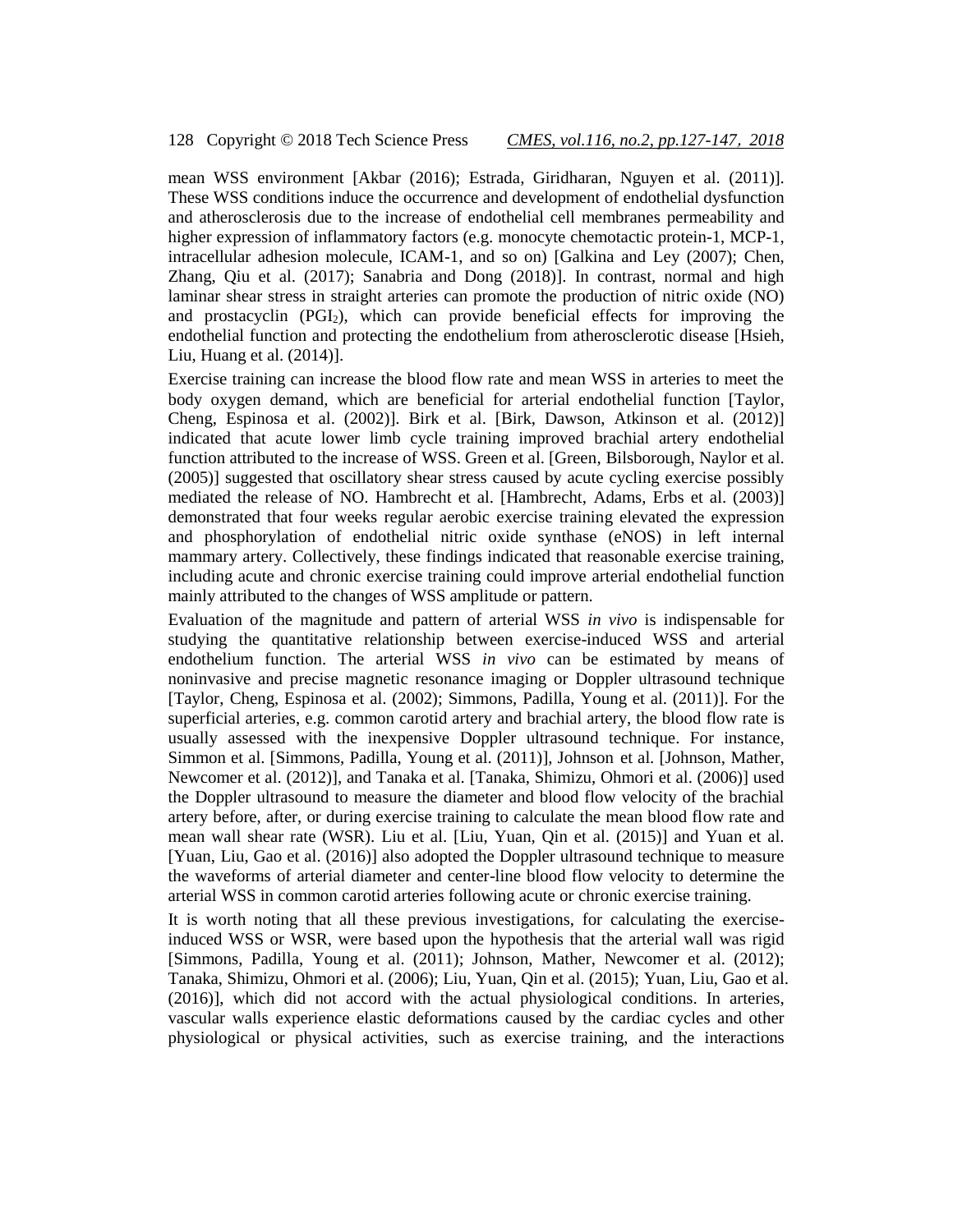between these elastic deformations and pulsatile blood flow may lead to significant effects on the arterial WSS. Consequently, the previous estimations of WSS or WSR based on the rigid tube model were not precise enough in that case where the vessel elastic deformations were ignored. A number of studies [Chien, Skalak and Usami (1998); Fisher, Chien, Barakat et al. (2001); Chien (2007)] have corroborated that endothelial cells are sensitive to WSS amplitude and pattern, and they can precisely discern the changes in the characteristic values of WSS, including maximum, mean and minimum WSS, as well as oscillatory shear index (OSI), negative index (NEG), and relative residence time (RRT). Accordingly, more accurate assessment of the arterial WSS, based on the non-linear effects of vessel elastic deformations, is of great importance, which can be helpful in recognizing the impact of exercise-induced WSS on endothelial function and further understanding its underlying molecular mechanisms.

In the arterial bed, common carotid arteries are the main arteries supplying blood to the brain that are identified as the detection window of cerebrovascular function. The improvements in their endothelial functions are associated with the decrease in risks of hypertension, atherosclerosis, and stroke [Lusiani, Visona and Pagnan (1990)]. Various studies have demonstrated that acute or chronic exercise trainings obviously affect the arterial WSS patterns and significantly increase the OSI based on the rigid tube model [Liu, Yuan, Qin et al. (2015); Yuan, Liu, Gao et al. (2016)]. However, the WSS waveform patterns and characteristic values of the common carotid arteries in response to exercise training based on the elastic tube model have not been reported yet. Moreover, the roles of arterial diameter and flow rate variation affected by the exercise in the change of WSS are also unknown.

In order to solve the above-mentioned problems, we measured the inner diameter and the center-line blood flow velocity of the right common carotid artery with a color Doppler ultrasound (ProSound Alpha 7, Aloka), and synchronously measured the heart rate, brachial systolic and diastolic pressures with an electronic sphygmomanometer (Patient Monitor PM8000, Mindray) in resting state and immediately after acute aerobic cycling exercise. Then, based on the elastic tube model, we quantified the waveforms and characteristic values of the flow rate and WSS before and immediately after exercise using the above measured hemodynamic variables. Moreover, we evaluated the effect of acute aerobic cycling exercise on WSS and determined the roles of the arterial diameter and flow rate in the variations of WSS. In addition, the above characteristic values were compared with those acquired values based on the rigid tube model to estimate the differences of exercise-induced wall deformations on WSS.

# **2 Materials and methods**

# *2.1 Subjects*

Twelve healthy male university students (aged:  $24 \text{ yr} \pm 2 \text{ yr}$ , height: 173 cm $\pm 2 \text{ cm}$ , weight: 69 kg $\pm$ 5 kg) were recruited from the Dalian University of Technology. No subject had cardiovascular diseases or other symptoms, such as hypertension, hyperglycemia, or hyperlipidemia. No subject was taking any cardiovascular drug during the experiment. The study was approved by the Ethics Committee of Dalian University of Technology. Written informed consents were acquired from every subject before participation.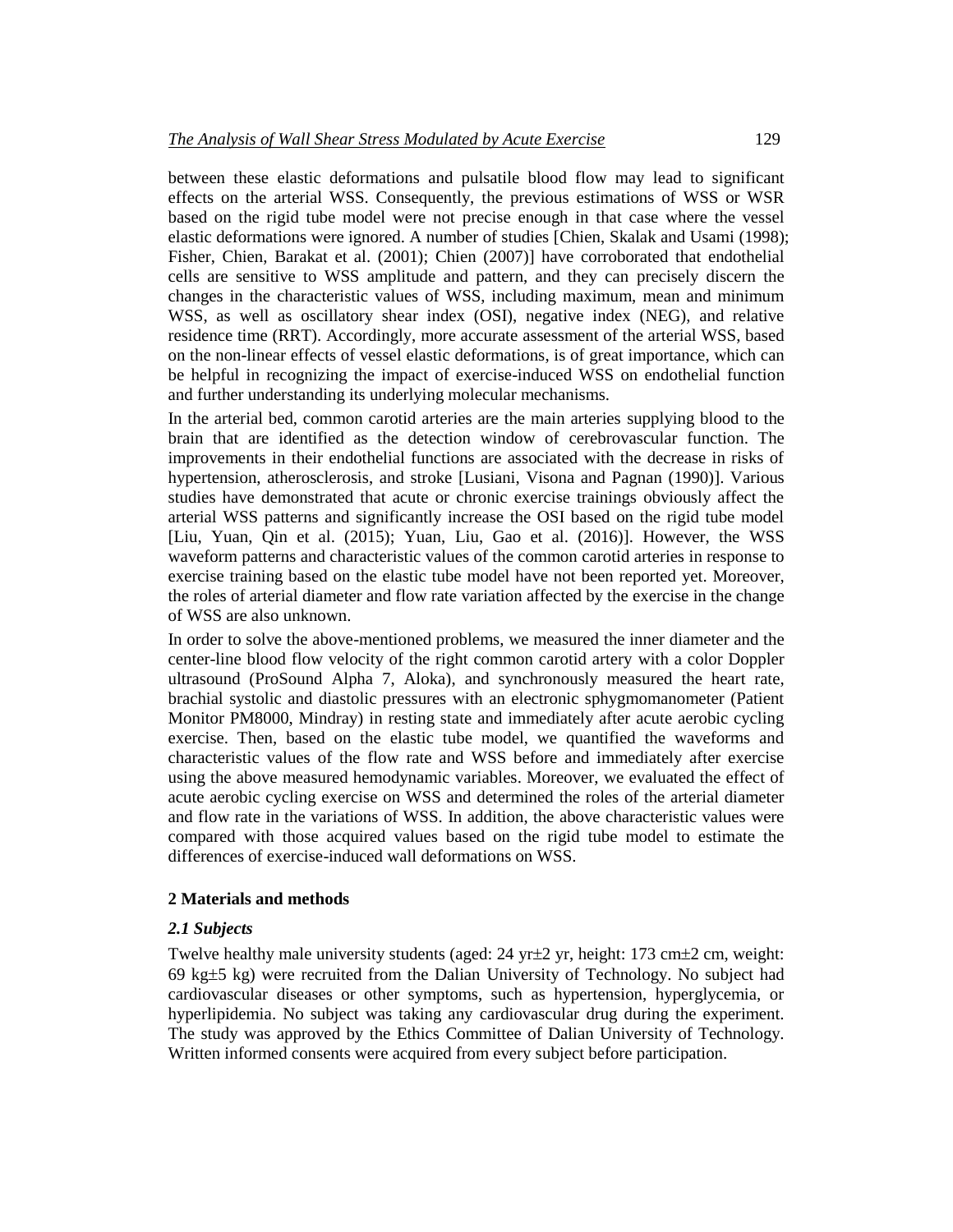### *2.2 Experimental procedure*

Subjects were instructed to rest on a detected-bed in the supine position for 15 min prior to measurement. The center-line blood flow velocity and inner arterial diameter waveforms were measured on the 1 cm-1.5 cm before the bifurcation of the right common carotid artery using a color Doppler ultrasound (ProSound Alpha 7, Aloka). The heart rate and the blood pressure of the brachial artery in resting state were measured using an electronic sphygmomanometer (Patient Monitor PM8000, Mindray). After that, subjects carried out a bout of 30 min cycling exercise (Powermax-VIII, Combi Wellness) at a workload corresponding to about 60% maximum heart rates and then immediately, subjects resumed the supine positions for the measurements of their heart rates, blood flow velocities, arterial diameters and blood pressures according to above mentioned measurement methods. All these measurements were conducted by the same well-trained operator.

#### *2.3 Calculation of hemodynamic variables*

*2.3.1 WSS and flow rate*

#### *A) Elastic tube model*

The common carotid artery was treated as an isotropic, thin-walled, and elastic circular tube, and the pulsatile blood flow in it was treated as incompressible Newtonian fluid flow. The governing equations representing the pulsatile blood flow in the elastic circular tube were simplified as follows [Berbich, Bensalah, Flaud et al. (2001); Ling and Atabek (1972)]:

$$
\frac{\partial u}{\partial t} + u \frac{\partial u}{\partial x} + v \frac{\partial u}{\partial r} = -\frac{1}{\rho} \cdot \frac{\partial p}{\partial x} + \frac{\eta}{\rho} \cdot \left( \frac{\partial^2 u}{\partial r^2} + \frac{1}{r} \cdot \frac{\partial u}{\partial r} \right)
$$
(1)

$$
\frac{\partial u}{\partial x} + \frac{1}{r} \cdot \frac{\partial (rv)}{\partial r} = 0
$$
 (2)

where,  $t$  is the time,  $u$  represents the axial velocity,  $v$  represents the radial velocity,  $p$  is the blood pressure,  $\eta$  is the blood viscosity,  $\rho$  is the blood density, and x and r denote longitudinal and radial coordinates, respectively.

The boundary conditions were as bellows:

$$
\left. \frac{\partial u}{\partial r} \right|_{r=0} = 0, v|_{r=0} = 0 \tag{3}
$$

$$
u\big|_{r=R} = 0, v\big|_{r=R} = \frac{\partial R}{\partial t} \tag{4}
$$

where, *R* is the inner radius of the common carotid artery.

A relative radical coordinate  $y=r/R$  was introduced into Eq. (1), so the radial distribution tive radical coordinate y=*i*<br>axial velocity in the straight<br> $\frac{1}{1} \cdot \frac{\partial p}{\partial t} + \frac{\eta}{1} \cdot \frac{1}{\partial t} \cdot \frac{\partial^2 u}{\partial t} + \frac{1}{1} \cdot \frac{\partial u}{\partial t} + \frac{1}{1} \cdot \frac{\partial u}{\partial t}$ 

A relative radical coordinate 
$$
y=r/R
$$
 was introduced into Eq. (1), so the radial distribution  
of the axial velocity in the straight artery was expressed as:  

$$
\frac{\partial u}{\partial t} = -\frac{1}{\rho} \cdot \frac{\partial p}{\partial x} + \frac{\eta}{\rho} \cdot \frac{1}{R^2} \cdot \left(\frac{\partial^2 u}{\partial y^2} + \frac{1}{y} \cdot \frac{\partial u}{\partial y}\right) + \frac{1}{R} \cdot \frac{\partial u}{\partial y} \cdot \left(y \cdot \frac{\partial R}{\partial t} - v\right) + \frac{u}{R \cdot y} \cdot \left(v + y \cdot \frac{\partial v}{\partial y}\right)
$$
(5)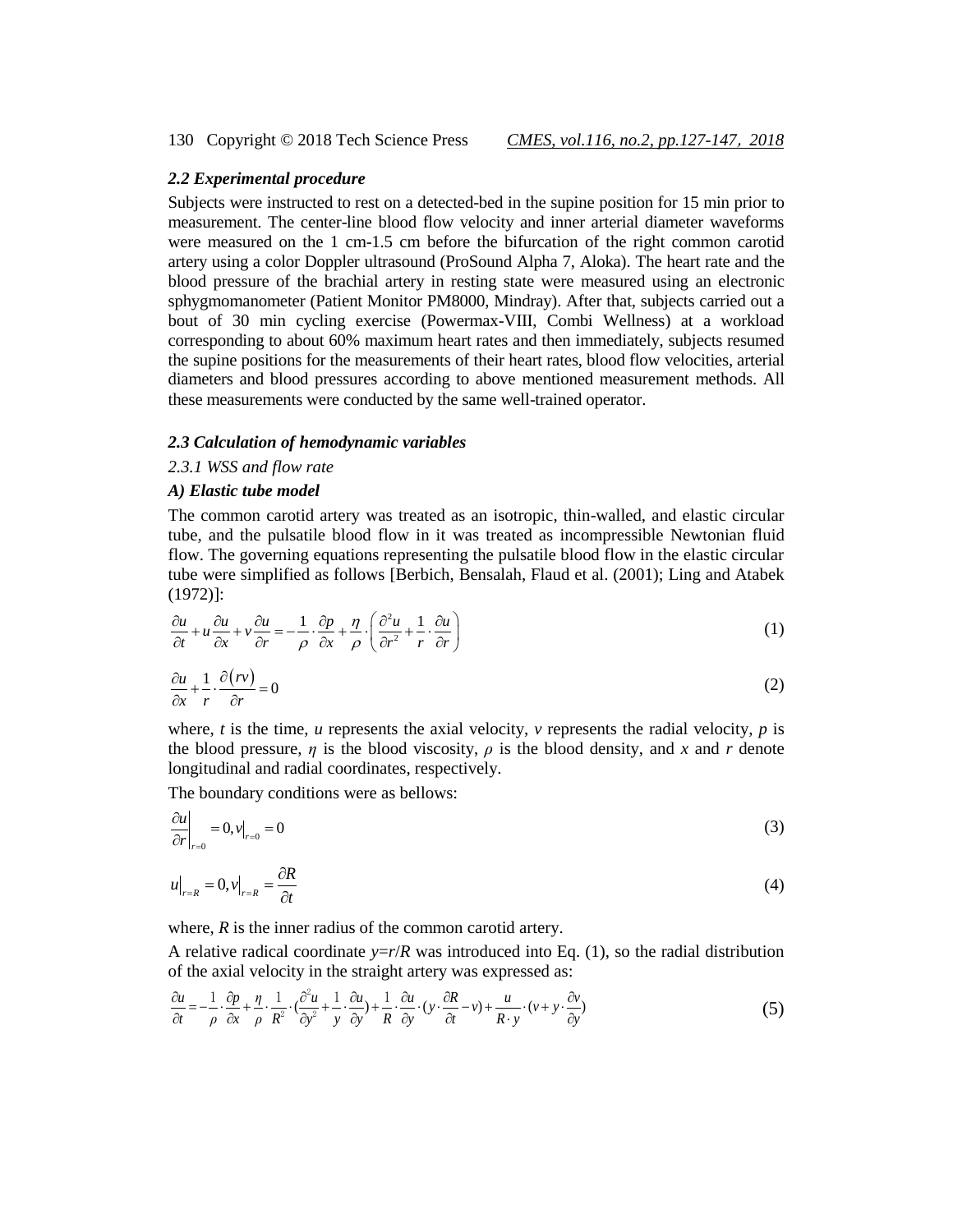Assuming that a small variation in *x* did not change the shape of the axial velocity profiles, so the longitudinal gradient of the axial velocity *u* satisfied the following equation:

$$
\frac{\partial u}{\partial x} = f(x, t) \cdot \left| u(x, y, t) \right| \tag{6}
$$

where,  $f(x, t)$  is the function of x and t. By introducing Eq. (6) into Eq. (2), the radial

velocity was expressed as:  
\n
$$
v = \frac{\partial R}{\partial x} \cdot (yu - \frac{2}{y} \cdot \int_0^y y \, dy) - \frac{R}{y} \cdot f(x, t) \cdot \int_0^y y \, |u| \, dy \tag{7}
$$

In Eq. (7),  $\partial R / \partial x$  was expressed as:

$$
\frac{\partial R}{\partial x} = \left(\frac{\partial R}{\partial p}\right) \cdot \left(\frac{\partial p}{\partial x}\right) \tag{8}
$$

Here,  $\partial R / \partial x$  was determined by the pressure waveform  $p(t)$  and radius waveform  $R(t)$ acquired by the electronic sphygmomanometer and the color Doppler ultrasound, respectively.

The  $\partial R / \partial x$  could be determined from Eqs. (3)-(8) as follows [Laud and Bensalahk (1995)]:

$$
(1995)]:
$$
\n
$$
\frac{\partial p}{\partial x} = \frac{-\frac{\partial u_c}{\partial t} + \frac{u_c \cdot |u_c|}{R \cdot \int_0^1 y |u| dy} \cdot (\frac{\partial R}{\partial t}) + \frac{2}{R^2} \cdot \frac{\eta}{\rho} \cdot (\frac{\partial^2 u}{\partial y^2})_{y=0}}{\frac{1}{\rho} - 2 \cdot \frac{\partial R}{\partial p} \cdot \frac{u_c}{R} \cdot \int_0^1 y |u| dy} \cdot |u_c|
$$
\n(9)

where,  $u_c$  is the center-line blood velocity of the artery.

where, 
$$
u_c
$$
 is the center-line blood velocity of the artery.  
\nThe radial velocity v was derived from Eqs. (7)-(9) as:  
\n
$$
v = \frac{\partial R}{\partial p} \cdot \frac{\partial p}{\partial x} \left[ yu - \frac{2}{y} \cdot (\int_0^y yu \,dy) - \frac{\int_0^1 yu \,dy}{\int_0^1 y|u| \,dy} \cdot \int_0^y y|u| \,dy \right] + \frac{1}{y} \cdot \frac{\partial R}{\partial t} \cdot \frac{\int_0^y y|u| \,dy}{\int_0^1 y|u| \,dy}
$$
\n(10)

The axial velocity  $u$  and the radial velocity  $v$  were deduced from Eqs. (5), (9) and (10). Then, the axial shear stress  $\tau_{wx}$  and radial shear stress  $\tau_{wr}$  were expressed as:

$$
\tau_{\text{wrx}} = \frac{\eta}{R} \cdot \frac{\partial u}{\partial y} \tag{11}
$$

$$
\tau_{\text{wrr}} = 2 \cdot \frac{\eta}{R} \cdot \frac{\partial v}{\partial y} \tag{12}
$$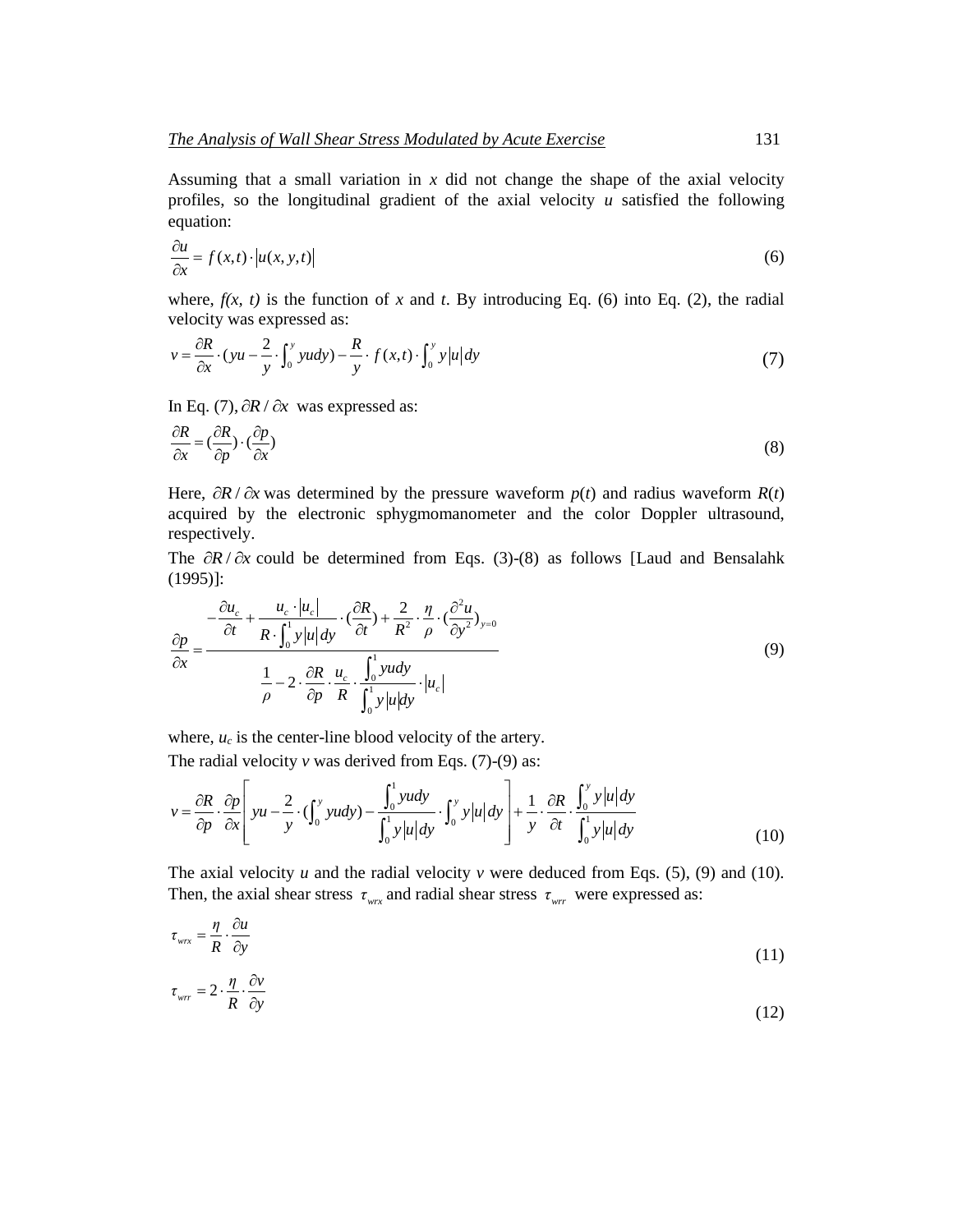Because of the radial shear stress  $\tau_{wrr}$  was far less than the axial shear stress  $\tau_{wrr}$ , the total shear stress  $\tau_{we}$  at the time *t* was approximated as:

$$
\tau_{we} \approx \tau_{wrx} = \frac{\eta}{R} \cdot \frac{\partial u}{\partial y} \tag{13}
$$

The flow rate was calculated as:

$$
Q = 2\pi R^2 \int_0^1 y \cdot u(y) \cdot dy \tag{14}
$$

#### *B) Rigid tube model*

Note that while the common carotid artery was modeled as a rigid circular tube in the case where the vessel elastic deformation is ignored, the flow rate was calculated as

follows [Liu, Yuan, Qin et al. (2015)]:  
\n
$$
Q = \pi R_0^2 \sum_{n=-\infty}^{+\infty} \frac{J_0\left(\alpha_n j^{\frac{3}{2}}\right)}{J_0\left(\alpha_n j^{\frac{3}{2}}\right) - 1} \left[1 - \frac{2J_1\left(\alpha_n j^{\frac{3}{2}}\right)}{\alpha_n j^{\frac{3}{2}} J_0\left(\alpha_n j^{\frac{3}{2}}\right)}\right] u(0, \omega_n) e^{j\omega_n t}
$$
\n(15)

and the WSS  $\tau_{wr}$  was calculated using the following equation [Liu, Yuan, Qin et al. (2015)]:

$$
\tau_{wr} = \frac{\eta}{R_0} \sum_{n=-\infty}^{+\infty} \frac{\alpha_n j^{\frac{3}{2}} J_1(\alpha_n j^{\frac{3}{2}})}{J_0(\alpha_n j^{\frac{3}{2}}) - 1} u(0, \omega_n) e^{j\omega_n t}
$$
(16)

Here, *n* is the harmonic number,  $j = \sqrt{-1}$ ,  $R_0$  is the time-averaged value of the carotid artery radius in a cardiac cycle,  $R_0 = \frac{1}{T} \int_0^T$  $R_0 = \frac{1}{\pi} \int_0^T R(t) dt$  $=\frac{1}{T}\int_0^T R(t)dt$ , *T* is the duration of one cardiac cycle, *J*<sub>0</sub> and *J*<sub>1</sub> are the 0th-order and 1th-order Bessel function of the first kind,  $\alpha_n = R_0 \sqrt{\rho \omega_n / \eta}$ is the Womersley number, and  $\omega_n = 2n\pi/T$  is angular frequency. In Eq. (16),  $u(0, \omega_n)$  was the *n*-th harmonic component of the measured center-line velocity,  $u_c(t)$ , and satisfied the following equation [Liu, Yuan, Qin et al. (2015)]:

$$
u_c(t) = \sum_{n=-\infty}^{+\infty} u(0, \omega_n) e^{j\omega_n t}
$$
 (17)

#### *2.3.2 Variables for WSS patterns*

Oscillatory shear index (OSI) represented the oscillation degree of flow reversal, which was calculated as follows [Ku, Giddens, Zarins et al. (1985)]:

$$
OSI = \frac{1}{2} \left( 1 - \frac{\left| \int_0^T \tau_w dt \right|}{\int_0^T \left| \tau_w \right| dt} \right) \tag{18}
$$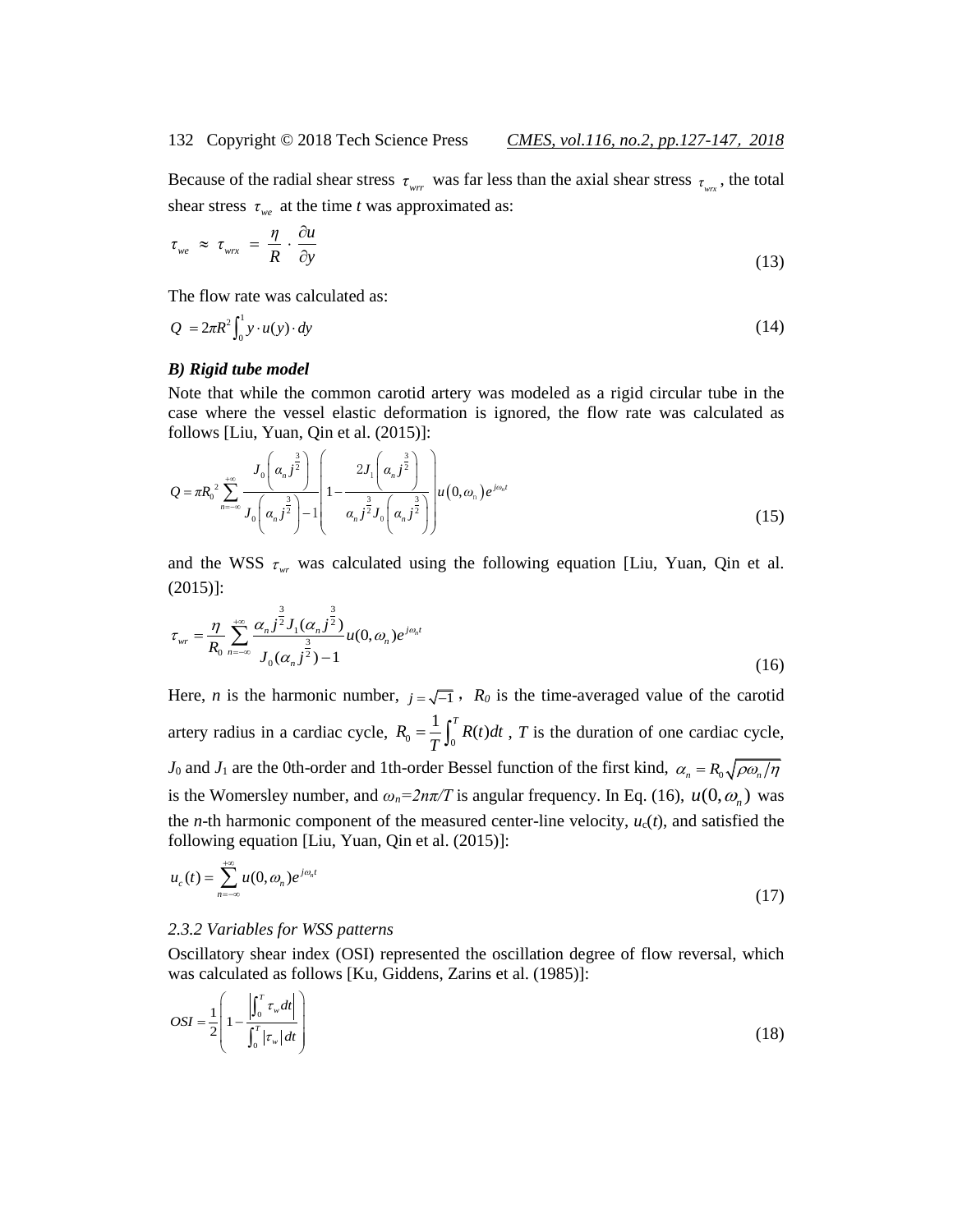Negative index **(**NEG) stood for the oscillation duration of flow reversal, which was determined by the duration of retrograde flow (*Tre*) dividing by the total duration of one cardiac cycle (*T*) [Estrada, Giridharan, Nguyen et al. (2011)]:

$$
NEG = \frac{T_{re}}{T}
$$
\n(19)

Relative residence time (RRT) was a useful measurement of the oscillatory shear environment for correlative purposes, which synthesized the level of the shear stress and its oscillatory character [Himburg, Grzybowski, Hazel et al. (2004)]:

$$
RRT \sim \left[\frac{(1-2\cdot OSI)}{T\int_0^T \left|\tau_w\right|dt}\right]^{-1} \tag{20}
$$

## *2.4 Numerical computation and statistical analysis*

Based on the measured center-line velocity, arterial diameter, as well as brachial arterial blood pressure, the flow rate, WSS, OSI, NEG, and RRT are numerically computed using the above Eqs. (1)-(20). For the elastic tube model, there was a linear relationship between the changes in vessel diameter and blood pressure within each cardiac cycle, i.e. the vessel diameter waveform was similar to pressure waveform [Sodolski and Kutarski (2007)]. Moreover, the mean values of carotid arterial pressure  $p<sub>m</sub>$  and diastolic pressure *p<sup>d</sup>* were approximately equal to the mean values of brachial pressure *pm-mea* and diastolic pressure  $p_{d \text{-}mean}$  [Hoetink, Faes, Visser et al. (2004)]. Thus,  $\partial R/\partial p$  was calculated by following equation:

$$
\frac{\partial R}{\partial p} = \frac{R_0 - R_d}{p_m - p_d} \tag{21}
$$

where  $p_d$  and  $R_d$  are the diastole blood pressure and the corresponding carotid arterial radius, respectively. The mean blood pressure  $p_m$  was calculated by following equation [Heffernan, Jae, Wilund et al. (2008)]:

$$
p_m = p_{m-mea} = p_{d-mea} + \frac{1}{3} (p_{s-mea} - p_{d-mea})
$$
 (22)

here,  $p_{s-mean}$  is the systolic blood pressure of brachial arterial. Therefore,  $\partial R/\partial p$  was determined and the carotid artery blood pressure waveform could also be acquired. Finally, the pressure gradient  $\partial p/\partial x$  was numerically calculated by Eq. (9). Once the pressure gradient  $\partial p/\partial x$  was obtained, the radial velocity *v* and the axial velocity *u* were numerically solved from Eqs. (5), (9) and (10). The WSS and the flow rate were finally calculated by Eqs. (13) and (14), respectively. In all the numerical simulations by the elastic tube model, the finite difference schema was adopted as similar as in the literatures [Berbich, Bensalah, Flaud et al. (2001); Ling and Atabek (1972)]. For the rigid tube model, the flow rate and the WSS were directly calculated by Eqs. (15) and (16). The blood flow in the common carotid artery was modeled as a Newtonian fluid with the blood viscosity and density for all the subjects of 4 mPa·s and 1050 kg/m<sup>3</sup>, respectively [Liu, Zhao, Wang et al. (2016)].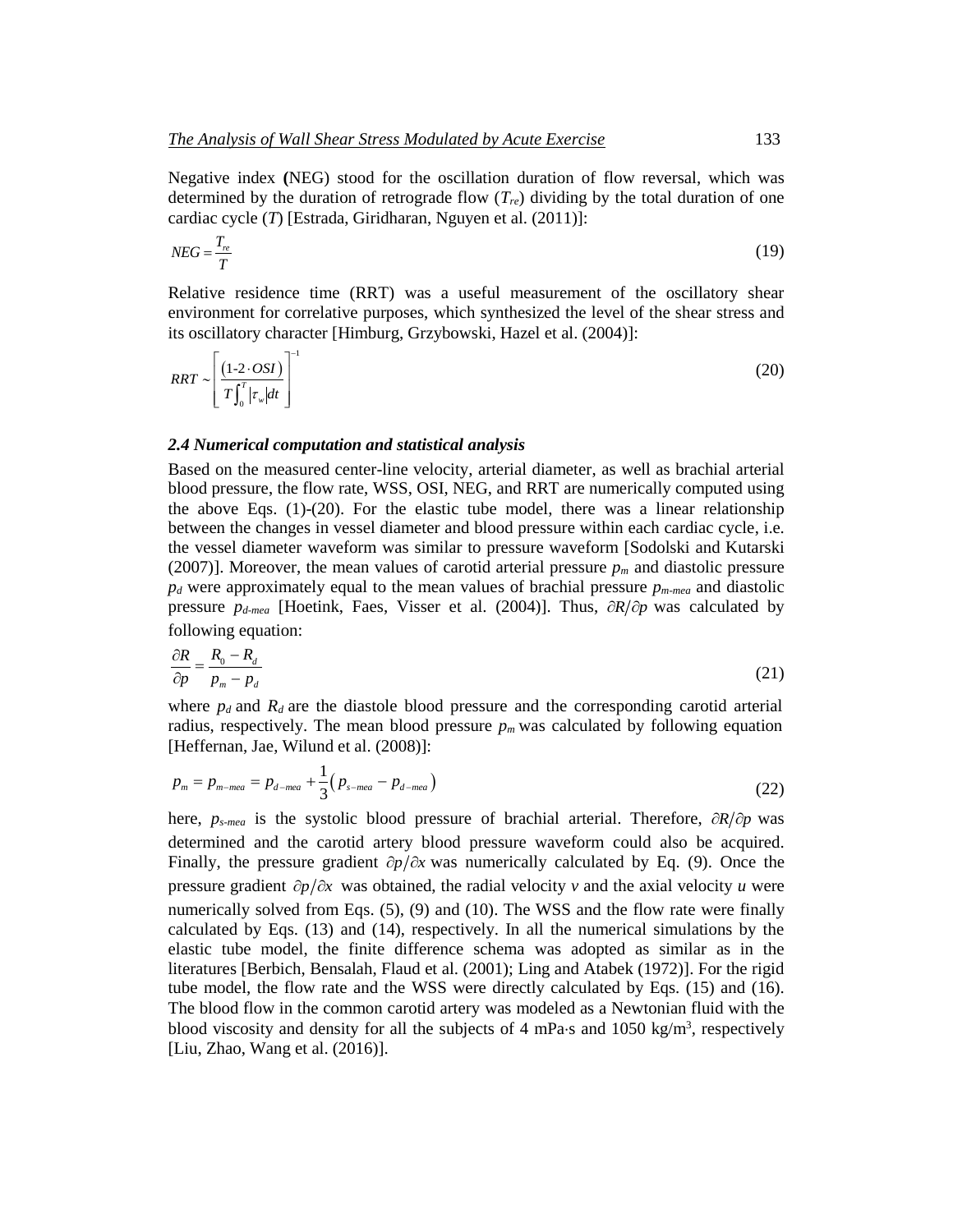SPSS 18.0 software was used to conduct the data analysis. All the hemodynamic parameters were expressed as means  $\pm$  standard deviation (SD).  $p<0.05$  was set to denote the significance differences. The paired t-test was used to assess the differences of hemodynamic variables between resting state and immediately after exercise and to compare the difference of the same hemodynamic variables based on the elastic and rigid tube models.

#### **3 Results**

# *3.1 Effect of acute cycling exercise on the waveforms of arterial diameter, center-line velocity, flow rate and WSS in the common carotid artery*

As shown in Tabs. 1, 2 and 3, considering that the maximum, mean and minimum of arterial diameter, center-line velocity, flow rate and WSS in twelve subjects following acute cycling exercise statistically increase or decrease, the typical waveforms of them from a representative subject in resting state and immediately after exercise are depicted in Fig. 1. It is clear that the waveform of post-exercise arterial diameter is shifted down (Fig. 1a) while the post-exercise center-line velocity is moved up in contrast to those in resting state (Fig. 1b). In addition, the waveforms of flow rate and WSS immediately after exercise are amplified, which specifically display that the peak points of the waveforms are elevated and the valley points of the waveforms are decreased (Figs. 1c and 1d).



**Figure 1:** Arterial diameter (a), center-line velocity (b), flow rate (c, calculated) and WSS (d, calculated) during one cardiac cycle of a representative subject in resting and immediately after exercise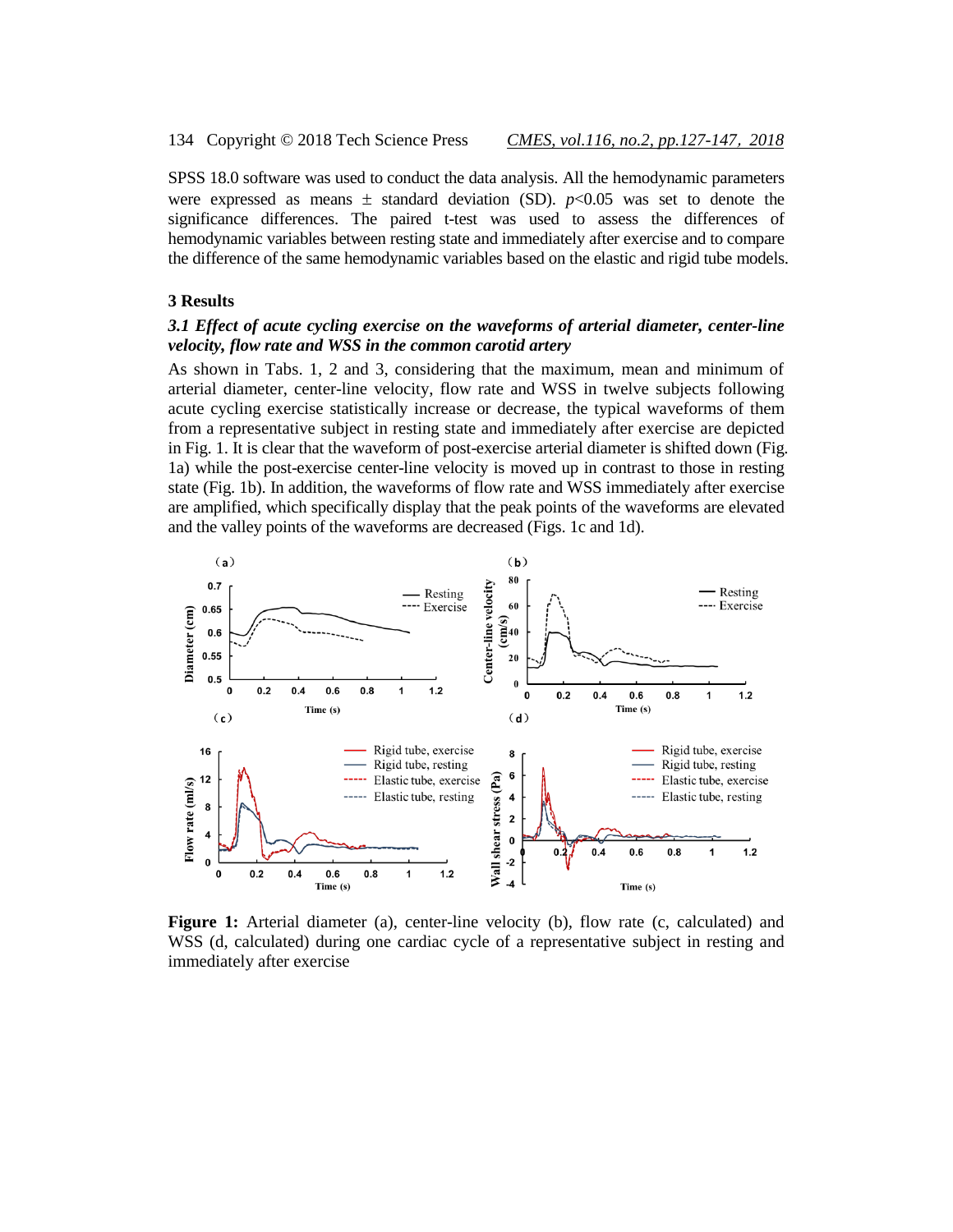|                   | Immediately after<br>Resting<br>exercise (cm)<br>(cm) |                 |                   | Resting<br>$\text{(cm/s)}$          | Immediately after<br>exercise (cm/s) |  |
|-------------------|-------------------------------------------------------|-----------------|-------------------|-------------------------------------|--------------------------------------|--|
| $D_{\max}$        | $0.63 \pm 0.05$                                       | $0.61 \pm 0.04$ |                   | $63.65 \pm 10.69$ $83.81 \pm 11.46$ |                                      |  |
| $D_{\text{mean}}$ | $0.60+0.05$                                           | $0.57+0.04$     | $V_{\text{mean}}$ | $26.95 \pm 4.98$                    | 34.88±5.90                           |  |
| $D_{\rm min}$     | $0.57 \pm 0.05$                                       | $0.54 \pm 0.04$ | $V_{\min}$        | $15.98 \pm 2.91$                    | $17.42 + 4.64$                       |  |

Table 1: Comparison of the arterial diameters (D) and center-line velocity (V) between resting and immediately after exercise

Data are presented as means  $\pm SD$ ,  $n=12$ .

# *3.2 Effect of acute cycling exercise on the characteristic values of flow rates between the elastic and rigid tube models*

As shown in Fig. 1c, the typical waveforms of flow rate based on both models are similar at the same states. More specifically, the comparisons of maximum, mean and minimum flow rates of twelve subjects calculated by the both models are demonstrated in Fig. 2. We can see that the maximum and mean flow rates immediately after exercise are markedly higher than those in resting state just as the typical waveforms (Fig. 1c) have shown. In addition, the minimum flow rate estimated by the rigid tube model exhibits significant decrease comparing to that estimated by the elastic tube model in resting state.

Tab. 2 shows the numerical values of the maximum, mean, and minimum flow rates in resting state and immediately after exercise calculated by the both models, and the relative differences between the both models. It can be seen that the mean relative differences between the both models for the maximal and mean flow rates are below 4.5%, whereas the mean relative differences between the both models for the minimal flow rate in resting state and immediately after exercise reach 17.53% and 15.11%, respectively.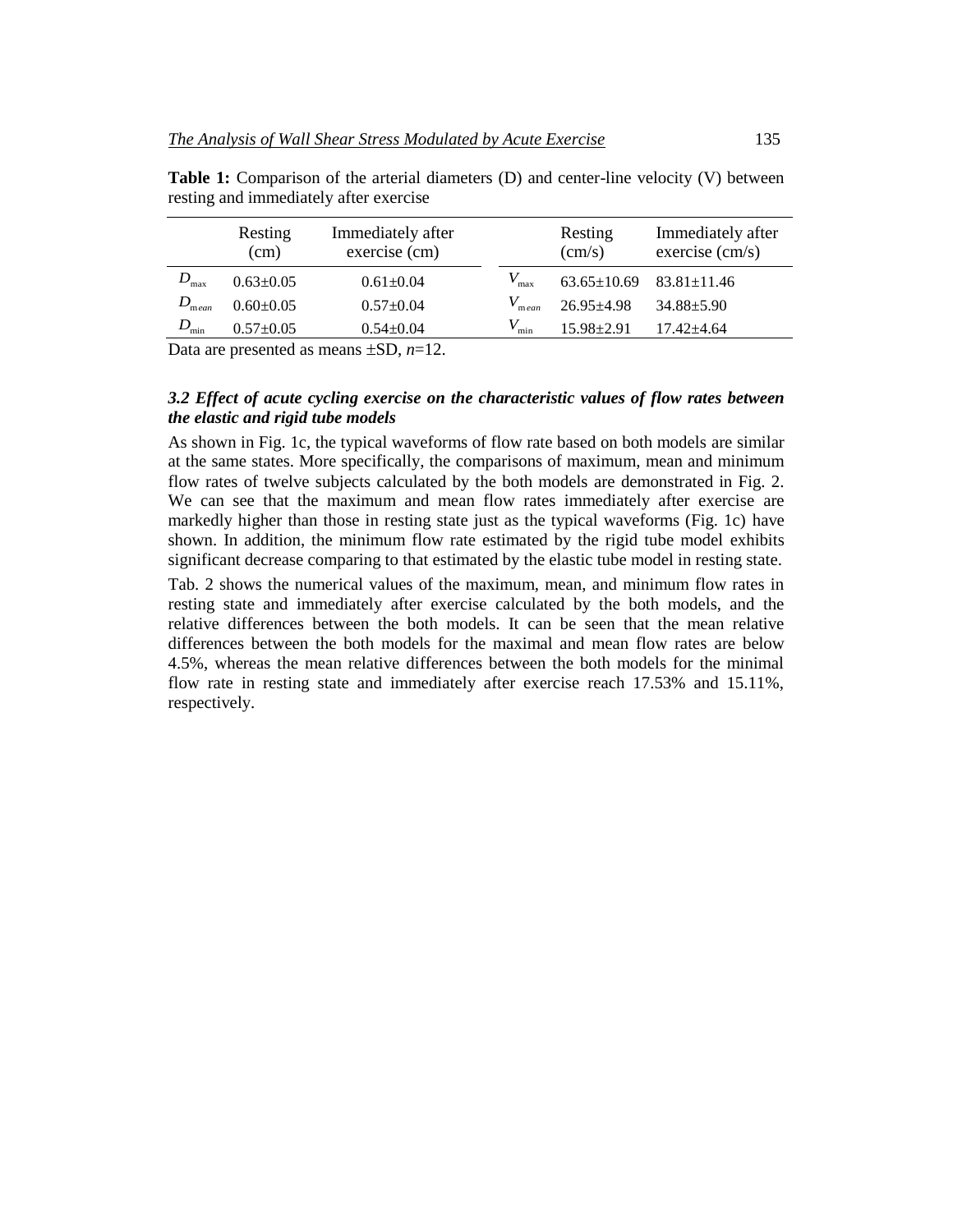

**Figure 2:** Flow rates in resting state and immediately after exercise (# $p$ <0.05 Immediately after exercise *vs.* Resting, \*p<0.05 Rigid tube model *vs.* Elastic tube model, *n*=12)

**Table 2:** Comparison of the flow rates calculated by the rigid and elastic tube model

|                             |                         | <b>Resting</b>            |                                | <b>Immediately after exercise</b> |                           |                                |  |
|-----------------------------|-------------------------|---------------------------|--------------------------------|-----------------------------------|---------------------------|--------------------------------|--|
|                             | Rigid<br>tube<br>(ml/s) | Elastic<br>tube<br>(ml/s) | Relative<br>difference<br>(% ) | Rigid<br>tube<br>(ml/s)           | Elastic<br>tube<br>(ml/s) | Relative<br>difference<br>(% ) |  |
| $\mathcal{Q}_\text{max}$    | $12.39 + 2.06$          | $12.27 \pm 2.02$          | $4.50 \pm 3.00$                | $14.69 \pm 2.36$                  | $14.80 \pm 2.70$          | $2.03 \pm 2.08$                |  |
| $\mathcal{Q}_{\text{mean}}$ | $3.76 \pm 0.53$         | $3.69 + 0.52$             | $2.61 \pm 2.10$                | $4.45+0.66$                       | $4.40\pm0.66$             | $4.46 \pm 3.94$                |  |
|                             | $1.48 \pm 0.53$         | $1.24 \pm 0.47$           | $17.53 \pm 16.26$              | $0.88 + 0.92$                     | $0.76 \pm 0.89$           | $15.11 \pm 13.73$              |  |

Data are presented as means  $\pm SD$ ,  $n=12$ .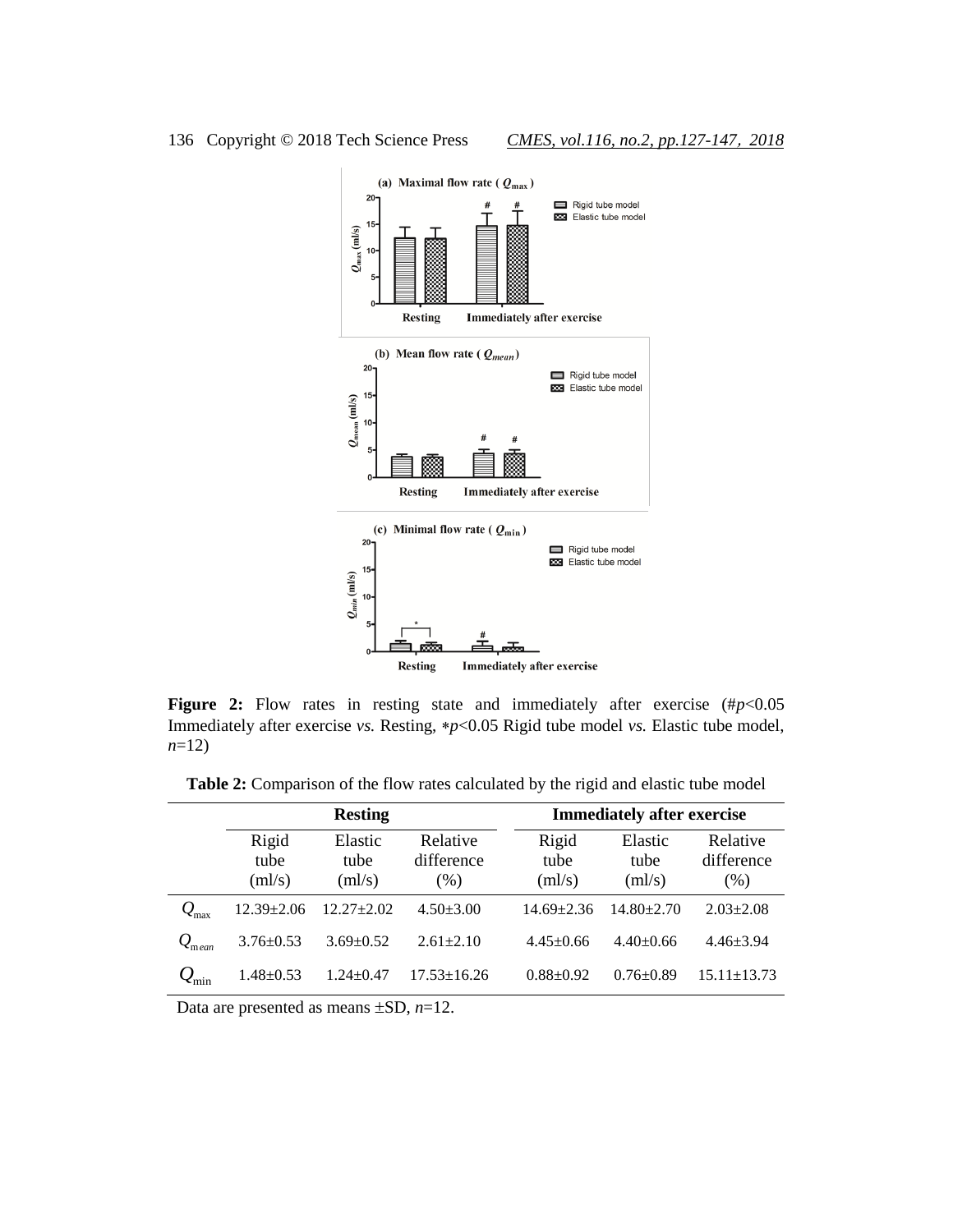# *3.3 Effect of acute cycling exercise on the characteristic values of WSS between the elastic and rigid tube models*

Fig. 1d displays the typical WSS waveforms of a representative subject during one cardiac cycle based on the both models. It is observed that although the waveforms at same states are similar, the waveforms estimated by the elastic tube model move down compared to those for the rigid tube model.

According to Fig. 3, the maximum (Fig. 3a) and mean (Fig. 3b) WSS based on the both models are significantly elevated, and the minimum (Fig. 3c) WSS based on the both models are remarkably decreased immediately after exercise. Compared to the rigid tube model, there are significant reductions in maximum (Fig. 3a), mean (Fig. 3b), and minimum WSS (Fig. 3c) by the elastic tube model. Fig. 4a indicates that acute cycling exercise causes the increase of the OSI, but it is remarkable that this difference is significant only under the rigid tube model not in the elastic tube model. In addition, the exercise training remarkably increases the NEG and RRT under the both models (Figs. 4b and 4c). The elastic tube model significantly increases the OSI and RRT compared to the rigid tube model under both resting and immediately after exercise states (Figs. 4a and 4c), but the NEG is only raised in resting state (Fig. 4b).

Tab. 3 lists the numerical values of the maximum, mean, and minimum WSS, as well as the OSI, NEG, and RRT in resting state and immediately after exercise calculated by the rigid and elastic tube model, as well as the relative differences between the both models. It is clear to see that the mean relative differences of the maximum and mean WSS, and the RRT both in resting and immediately after exercise states are under 9.60%, but the mean relative differences of minimum WSS, OSI and NEG are as high as 28.90%, 65.40% and 23.27% in resting state and 18.37%, 45.31%, and 14.30% immediately after exercise, respectively. Moreover, the mean relative differences of maximum and minimum WSS, OSI, and NEG in resting state are greater than those immediately after exercise. Although the mean relative differences of the mean WSS and the RRT in resting state are lesser than those in immediately after exercise, the differences are slight.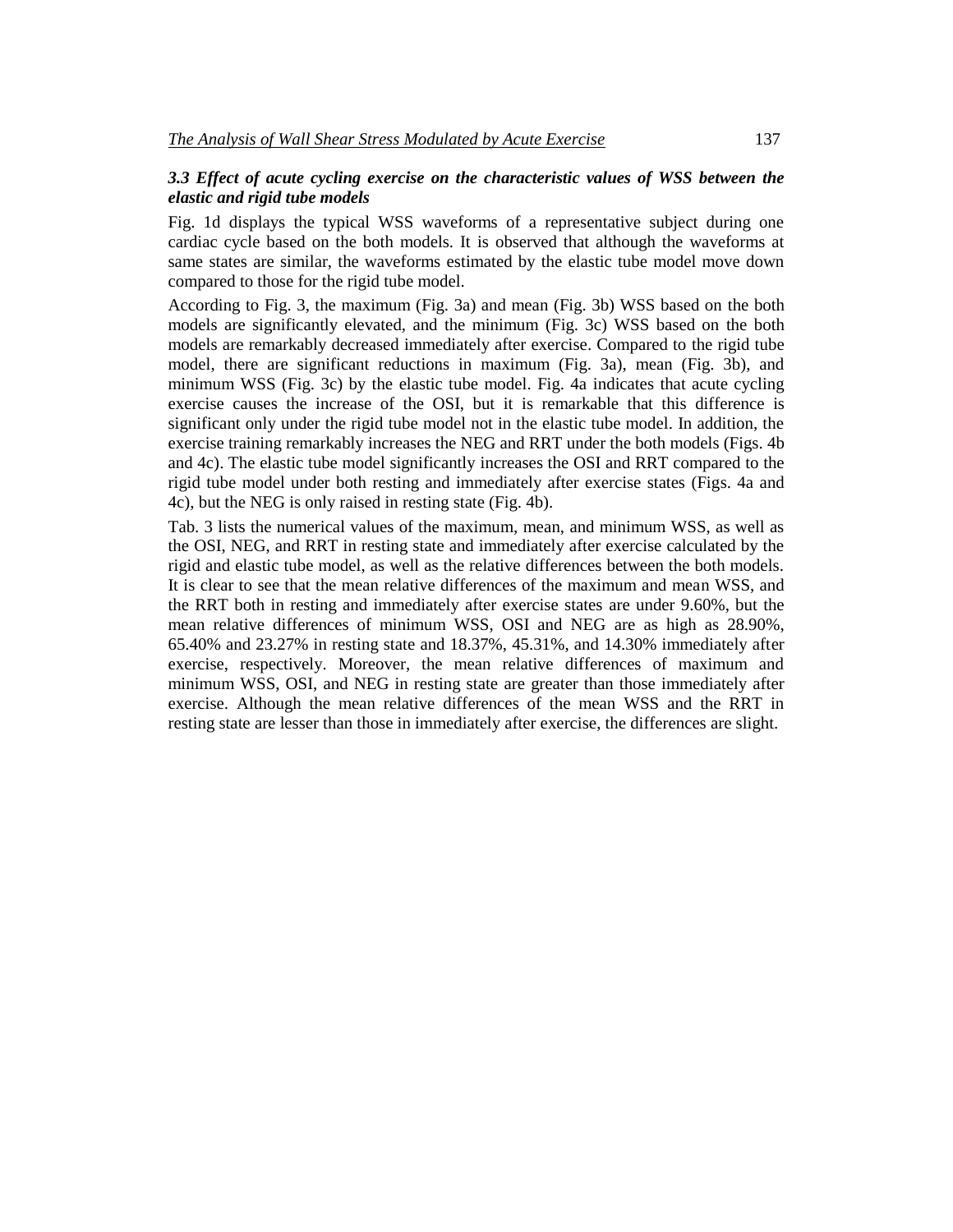

**Figure 3:** WSS in resting state and immediately after exercise based on the rigid and elastic tube model (#*p*<0.05 Immediately after exercise *vs.* Resting, *p*<0.05 Rigid tube model *vs.* Elastic tube model, *n*=12).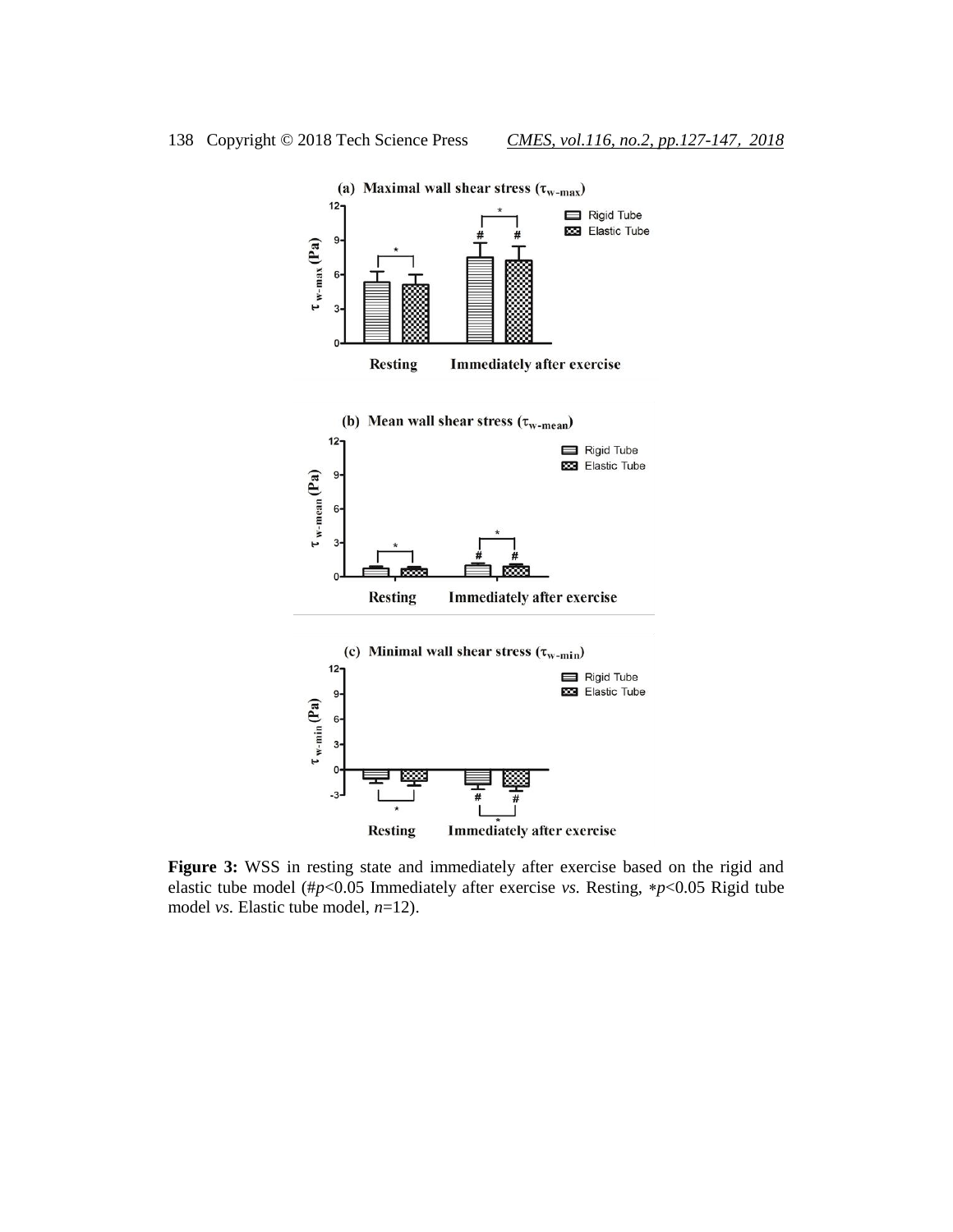

**Figure 4:** The OSI (a), NEG (b) and RRT (c) in resting state and immediately after exercise based on the rigid elastic tube model (#*p*<0.05 Immediately after exercise *vs.* Resting,  $\ast p < 0.05$  Rigid tube model *vs*. Elastic tube model,  $n=12$ ).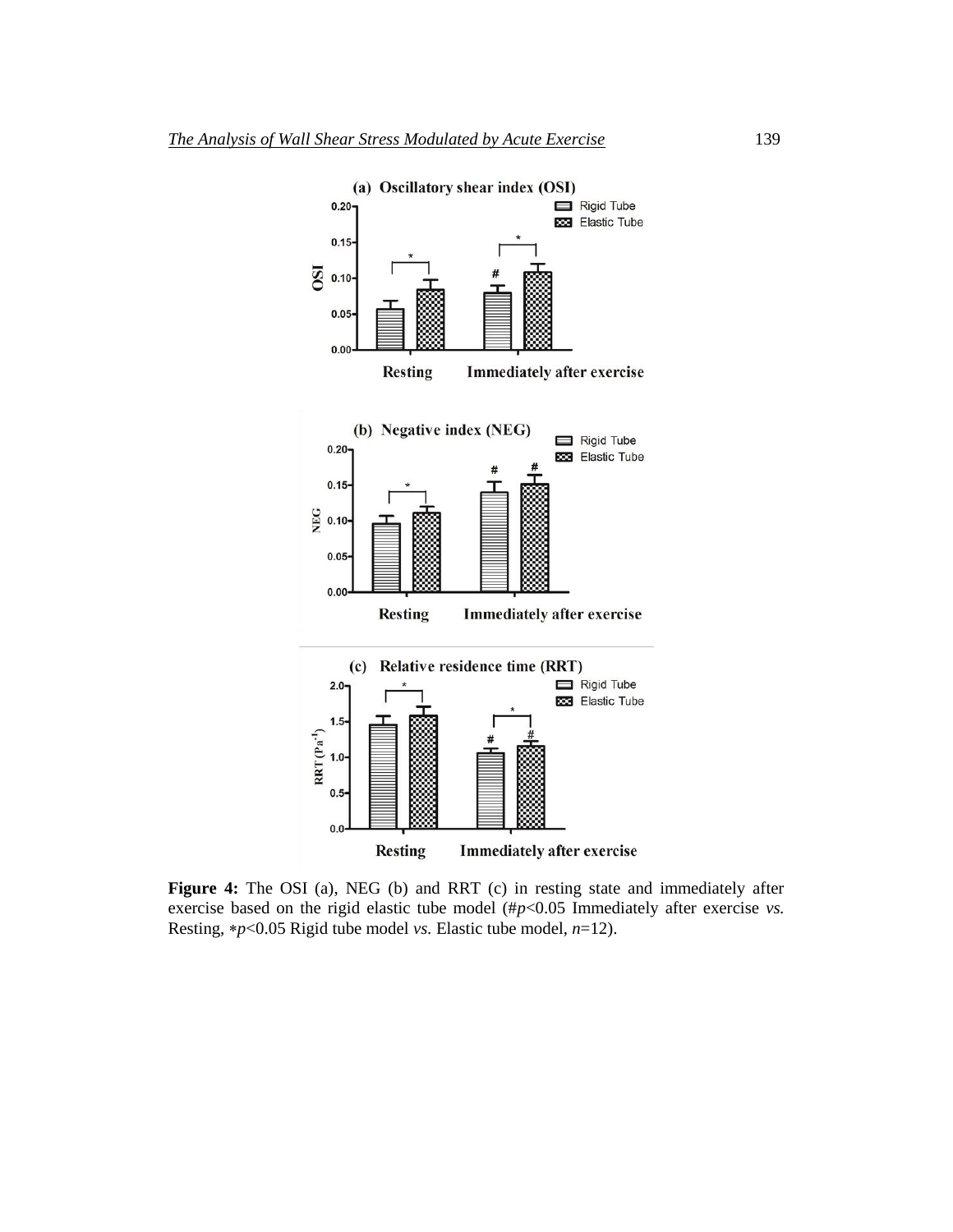#### 140 Copyright © 2018 Tech Science Press *CMES, vol.116, no.2, pp.127-147*, *2018*

|                       |                    | Resting                |                                | Immediately after exercise |                        |                                |  |
|-----------------------|--------------------|------------------------|--------------------------------|----------------------------|------------------------|--------------------------------|--|
|                       | Rigid tube<br>(Pa) | Elastic<br>tube $(Pa)$ | Relative<br>difference<br>(% ) | Rigid tube<br>(Pa)         | Elastic<br>tube $(Pa)$ | Relative<br>difference $(\% )$ |  |
| $\tau_{w-\text{max}}$ | $5.35 \pm 0.93$    | $5.13 \pm 0.88$        | $4.09 \pm 2.57$                | $7.50 \pm 1.29$            | $7.24 \pm 1.25$        | $3.73 \pm 2.91$                |  |
| $\tau_{w-mean}$       | $0.73 \pm 0.17$    | $0.67+0.17$            | $7.20 + 3.25$                  | $0.98+0.21$                | $0.90+0.18$            | $8.59 \pm 4.13$                |  |
| $\tau_{w-\min}$       | $-1.08 + 0.52$     | $-1.33+0.54$           | $28.90 + 22.64$                | $-1.74+0.57$               | $-1.95+0.56$           | $18.37 + 21.39$                |  |
| <b>OSI</b>            | $0.06 \pm 0.04$    | $0.09 + 0.05$          | $65.40 + 58.70$                | $0.08 + 0.04$              | $0.11 \pm 0.04$        | $45.31 + 47.21$                |  |
| <b>NEG</b>            | $0.10+0.04$        | $0.11 \pm 0.03$        | $23.27 \pm 18.80$              | $0.14 \pm 0.05$            | $0.15 \pm 0.05$        | $14.30 \pm 15.44$              |  |
| <b>RRT</b>            | $1.46 + 0.41$      | $1.58 + 0.45$          | $8.36 + 3.29$                  | $1.06 \pm 0.23$            | $1.16 \pm 0.24$        | $9.60 \pm 5.00$                |  |

**Table 3:** Comparison of the WSS calculated between the rigid and elastic tube model

Data are presented as means  $\pm SD$ ,  $n=12$ .

### *3.4 Effects of the variations of arterial diameter and flow rate on the WSS*

It is concluded from Figs. 1, 2 and 3 that acute exercise induces the decrease in the arterial diameter and the increase in the mean flow rate, as well as the mean WSS. Both the decrease in the mean diameter and the increase in the mean flow rate will lead to the increase in the mean WSS. In order to establish the effects of variations in the arterial diameter and flow on the WSS following acute cycling exercise, the waveforms of the WSS versus the arterial diameter, as well as the waveforms of the WSS versus the flow rate are plotted in Fig. 5a and Fig. 5b, respectively. As shown in Fig. 5a, the WSS by the elastic tube model firstly increases and then decreases to negative values as the arterial diameter rises during systolic period, and it remains nearly constant during diastolic period except for a rapid increase at the early stage. In contrast, the WSS by the rigid tube model exhibits straight segments perpendicular to horizontal axis due to the constant arterial mean diameters. In addition, it is clearly seen that the WSS elevates as the flow rate increases during systolic period, and decreases as the flow rate reduces during diastolic deceleration period in both resting and post-exercise states. Notably, the results based on the elastic and rigid tube models exhibits analogous hysteretic behaviors. The relative change rates for the WSS, flow rate and arterial diameter following acute exercise are listed in the Tab. 4. It is observed that in the both models the mean relative variation rates of the maximum, mean and minimum flow rates are approximately 50% in the corresponding mean relative change rates of the maximum, mean and minimum WSS.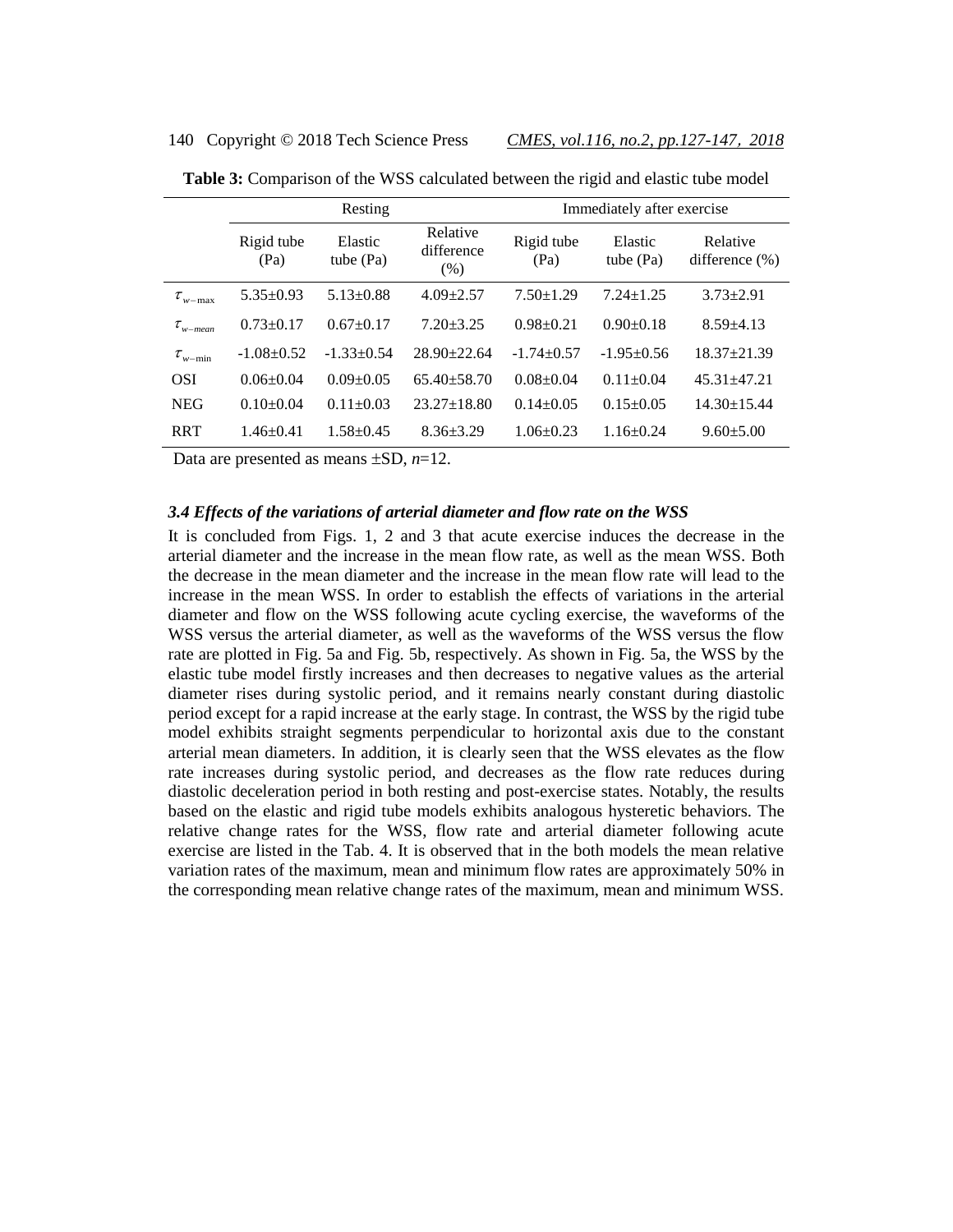

**Figure 5:** WSS versus arterial diameter (a) and WSS versus flow rate (b) during one cardiac cycle of a representative subject in resting state and immediately after exercise

Table 4: The relative variation rates (%) of the arterial diameter (D), flow rate (Q), and wall shear stress (WSS) before and immediately after exercise

|         | Rigid tube model |                   |                    | Elastic tube model |                   |                   |  |
|---------|------------------|-------------------|--------------------|--------------------|-------------------|-------------------|--|
|         | D%               | $O\%$             | WSS%               | D%                 | O%                | WSS%              |  |
| Maximum | $4.32 \pm 6.64$  | $20.59 + 22.60$   | $42.90 \pm 27.14$  | $3.27 \pm 6.37$    | $22.96 \pm 26.53$ | $43.69 \pm 27.18$ |  |
| Mean    | $4.32 + 6.64$    | $19.40 \pm 16.86$ | $38.02 \pm 24.62$  | $4.32 + 6.64$      | $19.86 \pm 16.45$ | $36.92 \pm 26.09$ |  |
| Minimum | $4.32 + 6.64$    | 44.98±67.62       | $91.38 \pm 100.79$ | $4.25 + 6.76$      | $42.87 + 80.88$   | $72.37+96.15$     |  |

Data are presented as means  $\pm SD$ ,  $n=12$ .

 $D\%=(D_{\text{exercise}}-D_{\text{resting}})/D_{\text{resting}}$ ,  $Q\%=(Q_{\text{exercise}}-Q_{\text{resting}})/Q_{\text{resting}}$ ,  $WSS\%=(WSS_{\text{exercise}}-WSS_{\text{resting}})/D_{\text{resting}}$ WSSresting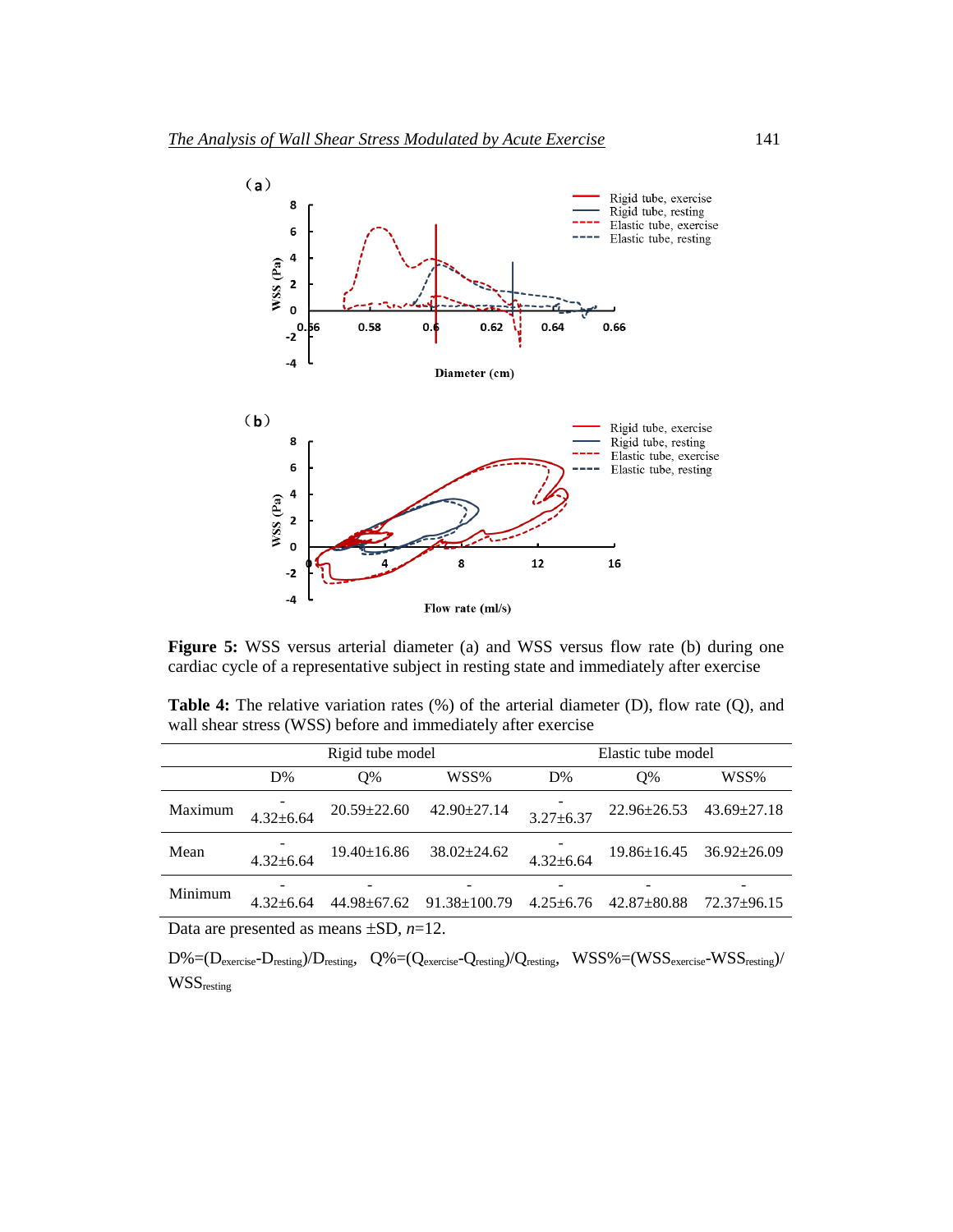# **4 Discussion**

In order to estimate the pulsatile blood flow rate and the WSS in the common carotid artery, the arterial diameter and center-line velocity were measured with a color Doppler ultrasound, and the blood pressure was concurrently measured with an electronic sphygmomanometer first. The measured data demonstrate that the 30-min cycling exercise elicits remarkable increase in maximum and mean center-line velocity and mean blood pressure, but significant decrease in mean arterial diameter (data not shown), which are consistent with the experimental results from previous investigations of acute effect of cycling intervention on the common carotid hemodynamics by our group [Liu, Yuan, Qin et al. (2015)]. These increased values of the maximum and mean center-line velocity and mean blood pressure can be caused by the enhancement of cardiac contractility, while the decrease in the mean arterial diameter can be induced by the intensive contraction of blood vessel, which are predominantly attributed to the effect of increasing sympathetic nerve activity during exercise training [Simmons, Padilla, Young et al. (2011)].

The elastic tube model was adopted to calculate the waveforms and characteristic values of the blood flow rate and the WSS before and immediately after acute exercise; meanwhile, the rigid tube model was applied for a comparison. In our work, the blood viscosity and density for all subjects were respectively assumed to be the same standard values due to the normal body mass indexes  $(BMI, 22.93\pm1.94)$  and blood pressures (systolic pressure,  $118.09\pm9.45$ , diastolic pressure,  $72.82\pm5.23$ ) of the healthy young subjects [Miles, Rees, Banerjee et al. (2008)]. In addition, Vandewalle et al. [Vandewalle, Lacombe, Lelievre et al. (1988)] demonstrated that one bout of 1-hour cycling exercise at 85% maximum heart rates caused the increase of blood viscosity by 6.8%. In the present study, the exercise intensity was one bout of 30 min cycling exercise about 60% maximum heart rates, which was less than half of the exercise intensity in Vandewalle's study. If the increase of blood viscosity was assumed to be 3.4%, the increase of average WSS would be less than 3.4% (data not shown). Accordingly, considering the small changes of the WSS induced by blood viscosity, we neglected the effect of blood viscosity caused by the acute exercise, and considered the blood viscosities as the same in both states.

After calculation with the both models, we can see that the characteristic values of flow rate and WSS immediately after exercise make some changes. Firstly, the maximum and mean flow rates are enlarged (see Figs. 2a and 2b) immediately after the 30 min cycling exercise, which can promote more blood delivery to brain to ensure normal cerebellum movement regulation and nerve regulation [Iadecola, Li, Xu et al. (1996)]; meanwhile, rich oxygen supply induced by increased blood flow rate will enhance the brain function. Secondly, the exercise also induces significant increase in the maximum and mean WSS (see Figs. 3a and 3b), primarily ascribed to the aforementioned enhancements in the blood flow rate. Normally, the increased values of maximum and mean WSS are regarded as critical regulators to protect endothelium from the pathogenesis of atherosclerosis [Malek, Alper and Izumo (1999)].

The oscillating amplitude of the WSS waveform is also magnified immediately after exercise, including the increase in the anterograde and retrograde components of the WSS waveform (see Figs. 1d and 3). Retrograde shear stress has been generally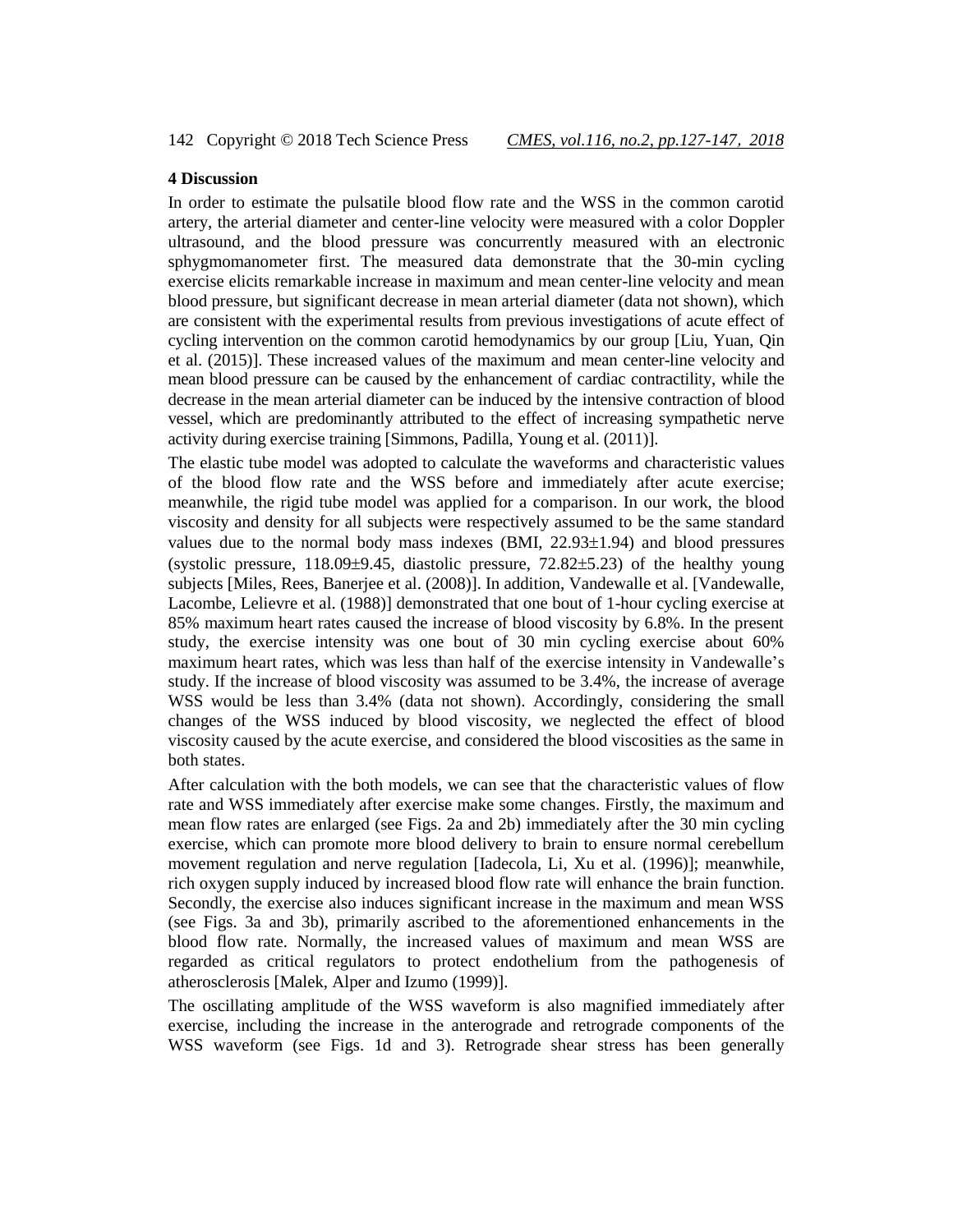perceived as contributing to atherosclerosis with the up-regulation of atheroprone genes, such as interleukin 8 (IL8), superoxide dismutase 2 (SOD2), vascular cell adhesion molecule 1 (VCAM1), angiopoietin-2 (ANGPT2), and so on [Malek, Alper and Izumo (1999); Amaya, Cancel and Tarbel (2016)]. Accordingly, the increased retrograde component of the WSS induced by exercises may enlarge these detrimental effects. However, the actual facts are that exercise training with the retrograde component of the WSS still improves the endothelial function [Hambrecht, Adams, Erbs et al. (2003); Green, Eijsvogels, Bouts et al. (2014)]. Moreover, Green et al. [Green, Bilsborough, Naylor et al. (2005)] also proposed that exercise-induced oscillatory WSS with anterograde and retrograde components promoted the generation of the vasodilator NO. Therefore, the importance of retrograde shear stress to endothelial function is indubitable no matter whether it is detrimental or beneficial. Certainly, further investigations are required to clear the air on the controversial topic of the detrimental or beneficial effects of the WSS with retrograde component, which is critical to identify the atheroprotective or proatherogenic effect of exercise-induced oscillatory WSS on artery endothelium.

It is clear from Figs. 1, 2 and 3 that the acute cycling exercise induces the decrease of mean arterial diameter and the increase of mean flow rate, which simultaneously contributes to the increase of mean WSS. As shown in Tab. 4, after acute exercise, the relative increased rates of the mean flow rate are around 19.86% by the elastic tube model and around 19.40% by the rigid tube model, respectively, which will be approximately contributing to the increase of the mean WSS around 19.86% and 19.40% according to the expression of the WSS in the artery under steady flow as follows [Potters, Marquering, VanBavel et al. (2014)]

$$
\tau_{w-mean} = \frac{4\eta Q_{mean}}{\pi R_{mean}^3} \tag{23}
$$

where, *Qmean* and *Rmean* are the average flow rate and average radius of the common carotid artery, respectively. However, the WSS totally increases about 36.92% and 38.02% (Tab. 4), respectively, which demonstrates that the decreased mean diameter contributes to the increased mean WSS about 17.06% and 18.62%, respectively. Therefore, both the variations in the blood flow rate and diameter contribute almost equally in changing the value of the WSS.

The numerical results show that although the trends of the blood flow rates and the WSS profiles between the both models are very consistent (Figs. 1c and 1d). However, there are differences in the values between them (Figs. 2 and 3). Comparing to the rigid tube model, the minimum flow rate (Fig. 2c) and NEG (Fig. 4b) in resting state based on the elastic tube model are remarkably decreased and increased, respectively. Additionally, the maximum, mean, and minimum WSS in both states by the elastic tube model are more significantly decreased (Fig. 3), while the OSI and the RRT in both states are more markedly increased (Figs. 4a and 4c). More specifically, as shown in Tab. 2, the mean relative differences of the maximum and mean flow rates in two states are less than 4.50%, but the mean relative differences of minimum flow rates in two states are higher than 15.11%. In addition, as shown in Tab. 3, the mean relative differences of maximum and minimum WSS are less than 8.59%, but the mean relative differences of the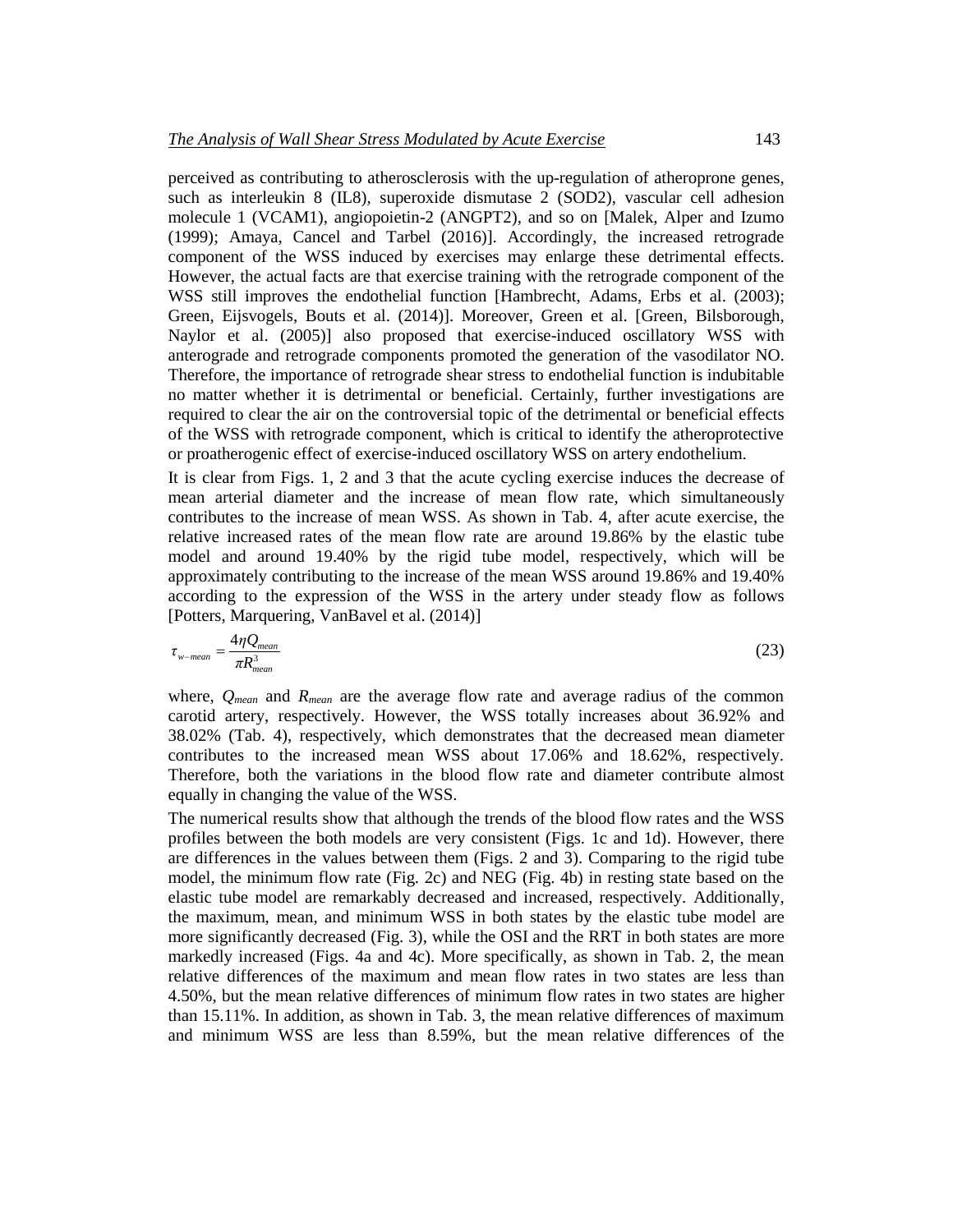### 144 Copyright © 2018 Tech Science Press *CMES, vol.116, no.2, pp.127-147*, *2018*

minimum WSS and OSI exceed 18.37%. Thus, it can be seen that the vessel elastic deformation exerts greater effects on the minimum flow rate and the minimum WSS than their maximal values. Remarkably, the significant increase of OSI elicited by the exercise training occurs only in the rigid tube model instead of the elastic tube model. As described earlier, the retrograde components of the WSS, characterized by the OSI, had strong effects on endothelial biology towards a pro-atherosclerosis or anti-atherosclerosis phenotype [Amaya, Cancel and Tarbel (2016)]. Consequently, it is necessary to calculate the minimum WSS and the OSI with the elastic tube model accurately; otherwise, the false significant difference in OSI before and after exercise will exist.

Although the rigid tube model was proved as a good approximate approach to estimate the flow rates and the WSS [Schwarz, Duivenvoorden, Nederveen et al. (2015)], the effect of non-linear vessel elastic deformation was totally missing in this linear theory based on the rigid tube model. As it is clearly shown in the results of the rigid tube model that after taking the vessel elastic deformation into account, the minimum WSS are decreased and the OSI are raised in both conditions. Moreover, it is worth to note that the mean relative differences of the maximum and minimum WSS, the OSI, and the NEG with larger arterial vessel elastic deformation immediately after exercise are smaller than those with smaller arterial vessel elastic deformation in resting state. However, Qin and his co-workers [Qin and Jiang (2005)] pointed out that larger vessel elastic deformation would augment the relative differences of the minimum WSS and the OSI between both models. This discrepancy may result from the decreased mean arterial diameter by exercise (Fig. 1a) which was used in current numerical calculations while the mean arterial diameter was kept unchanged during numerical simulation studies by Qin and his co-workers [Qin and Jiang (2005)].

# **5 Conclusion**

In this study, the elastic and rigid tube models were adopted to estimate the effect of acute cycling exercise on the pulsatile blood flow and the WSS, and to determine the roles of arterial diameter and flow rate in the change of WSS. It is found that the 30 minute cycling exercise induces significant increases in the maximum and mean values of the center-line velocity, flow rate and WSS, respectively, and it also causes remarkable decreases in the mean diameter and the minimum WSS. Although the trends of the WSS waveforms by the both models are consistent, the rigid tube model yields an overestimate of the WSS, mainly reflecting on the minimum WSS and OSI. Remarkably, the 30 min cycling exercise induces significant increase in the OSI by the rigid tube model but no significant change in the OSI by the elastic tube model. Accordingly, the consideration of vessel elastic deformation in assessing the effect of acute cycling exercise on the pulsatile blood flow rate and the WSS is a critical concern. In addition, the results also show that the arterial diameter and flow rate collectively contribute approximately equal changes in the mean WSS.

**Acknowledgement:** The research described in this paper was supported in part by the National Natural Science Foundation of China (Grant No. 31370948, 11672065).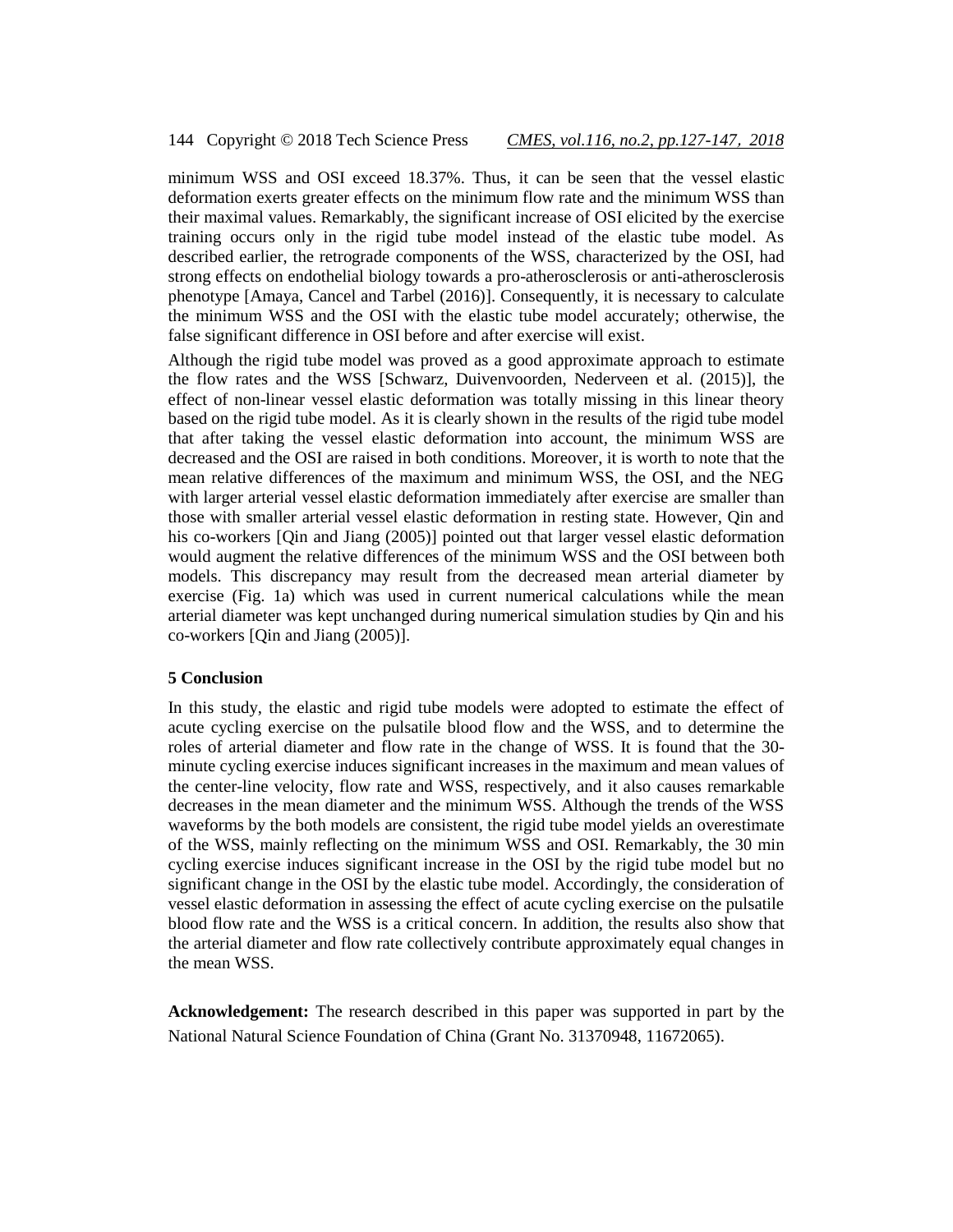#### **References**

**Amaya, R.; Cancel, L. M.; Tarbell, J. M.** (2016): Interaction between the stress phase angle (SPA) and the oscillatory shear index (OSI) affects endothelial cell gene expression. *PloS One*, vol. 11, no. 11.

**Akbar, N. S.** (2016): Metallic nanoparticles analysis for the blood flow in tapered stenosed arteries: Application in nanomedicinies. *International Journal of Biomathematics*, vol. 9, no. 1.

**Birk, G. K.; Dawson, E. A.; Atkinson, C.; Haynes, A.; Cable, N. T. et al.** (2012): Brachial artery adaptation to lower limb exercise training: role of shear stress. *Journal of Applied Physiology*, vol. 112, no. 10, pp. 1653-1658.

**Berbich, L.; Bensalah, A.; Flaud, P.; Benkirane, R.** (2001): Non-linear analysis of the arterial pulsatile flow: assessment of a model allowing a non-invasive ultrasonic functional exploration. *Medical Engineering & Physics*, vol. 23, no. 3, pp. 175-183.

**Chien, S.** (2007): Mechanotransduction and endothelial cell homeostasis: The wisdom of the cell. *American Journal of Physiology-Heart and Circulatory Physiology*, vol. 292, no. 3, pp. H1209-H1224.

**Chien, S.; Skalak, R.; Usami, S.** (1998): Effects of disturbed flow on endothelial cells. *Journal of Biomechanical Engineering*, vol. 120, no. 1, pp. 1-8.

**Chen, Y.; Zhang, K.; Qiu J.; He, S.; Huang, J. et al.** (2017): Shear stress-mediated angiogenesis through id1 relevant to atherosclerosis. *Molecular & Cellular Biomechanics*, vol. 14, no. 2, pp. 83-100.

**Estrada, R.; Giridharan, G. A.; Nguyen, M. D.; Prabhu, S. D.; Sethu P.** (2011): Microfluidic endothelial cell culture model to replicate disturbed flow conditions seen in atherosclerosis susceptible regions. *Biomicrofluidics*, vol. 5, no. 3, pp. 32006.

**Fisher, A. B.; Chien, S.; Barakat, A. I.; Nerem, R. M.** (2001): Endothelial cellular response to altered WSS. A*merican Journal of Physiology-Lung Cellular and Molecular Physiology*, vol. 281, no. 3, pp. L529-L533.

**Green, D. J.; Eijsvogels, T.; Bouts, Y. M.; Maiorana, A. J.; Naylor, L. H. et al.** (2014): Exercise training and artery function in humans: Nonresponse and its relationship to cardiovascular risk factors. *Journal of Applied Physiology*, vol. 117, no. 4, pp. 345-352.

**Galkina, E.; Ley, K.** (2007): Vascular adhesion molecules in atherosclerosis. *Arteriosclerosis Thrombosis & Vascular Biology*, vol. 27, no. 11, pp. 2292-2301.

**Green, D. J.; Bilsborough, W.; Naylor, L.; Reed, H.; Wright, C. J. et al.** (2005): Comparison of forearm blood flow responses to incremental handgrip and cycle ergometer exercise: Relative contribution of nitric oxide. *Journal of Physiology*, vol. 562, no. 2, pp. 617-628.

**Hsieh, H. J.; Liu, C. A.; Huang, B.; Tseng, A. H.; Wang, D. L.** (2014): Shear-induced endothelial mechanotransduction: the interplay between reactive oxygen species (ROS) and nitric oxide (NO) and the pathophysiological implications. *Journal of Biomedical Science*, vol. 21, no. 1, pp. 1-15.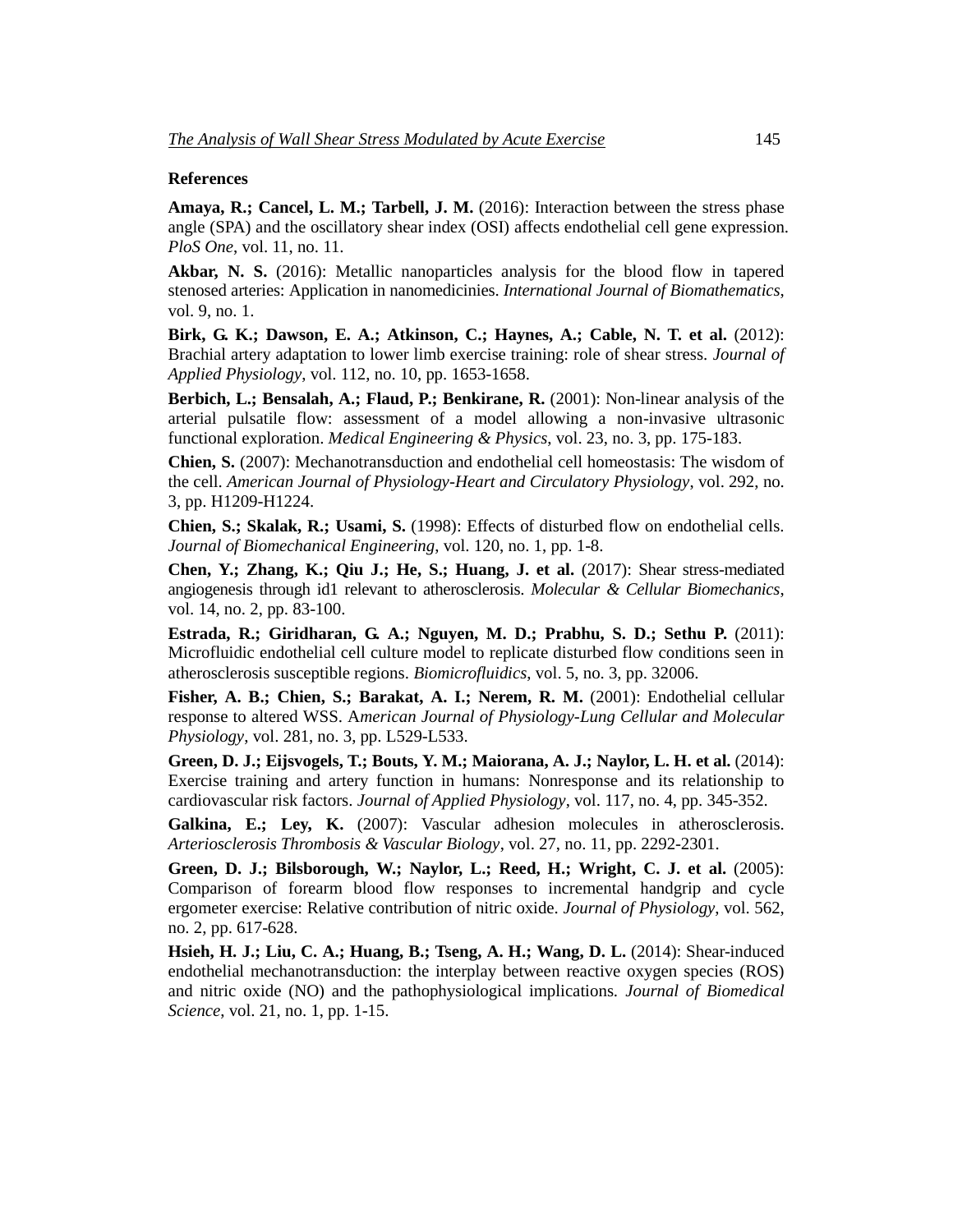146 Copyright © 2018 Tech Science Press *CMES, vol.116, no.2, pp.127-147*, *2018*

**Heffernan, K. S.; Jae, S. Y.; Wilund, K. R.; Woods, J. A.; Fernhall, B.** (2008): Racial differences in central blood pressure and vascular function in young men. *American Journal of Physiology-Heart and Circulatory Physiology*, vol. 295, no. 6, pp. 2380-2387.

**Himburg, H. A.; Grzybowski, D. M.; Hazel, A. L.; LaMack, J. A.; Li, X. M. et al.**  (2004): Spatial comparison between WSS measures and porcine arterial endothelial permeability. *American Journal of Physiology-Heart and Circulatory Physiology*, vol. 286, no. 5, pp. 1916-1922.

**Hoetink, A. E.; Faes, T. J.; Visser, K. R.; Heethaar, R. M.** (2004): On the flow dependency of the electrical conductivity of blood. *IEEE Transactions on Biomedical Engineering*, vol. 51, no. 7, pp. 1251-1261.

**Hambrecht, R.; Adams, V.; Erbs, S.; Linke, A.; Kränkel, N. et al.** (2003): Regular physical activity improves endothelial function in patients with coronary artery disease by increasing phosphorylation of endothelial nitric oxide synthase. *Circulation*, vol. 107, no. 25, pp. 3152-3158.

**Iadecola, C.; Li, J.; Xu, S.; Yang, G.** (1996): Neural mechanisms of blood flow regulation during synaptic activity in cerebellar cortex. *Journal of Neurophysiology*, vol. 75, no. 2, pp. 940-950.

**Johnson, B. D.; Mather, K. J.; Newcomer, S. C.; Mickleborough, T. D.; Wallace, J. P.**  (2012): Brachial artery flow-mediated dilation following exercise with augmented oscillatory and retrograde shear rate. *Cardiovascular Ultrasound*, vol. 10, no. 1, pp. 34.

**Ku, D. N.; Giddens, D. P.; Zarins, C. K.; Glagov, S.** (1985): Pulsatile flow and atherosclerosis in the human carotid bifurcation. Positive correlation between plaque location and low oscillating WSS. *Arteriosclerosis, Thrombosis, and Vascular Biology*, vol. 5, no. 5, pp. 293-302.

**Liu, Z.; Zhao, Y.; Wang, X.; Zhang, H.; Yi, C. et al.** (2016): Low carotid artery wall shear stress is independently associated with brain white-matter hyperintensities and cognitive impairment in older patients. *Atherosclerosis*, vol. 247, pp. 78-86.

**Liu, H. B.; Yuan, W. X.; Qin, K. R.; Hou, J.** (2015): Acute effect of cycling intervention on carotid arterial hemodynamics: Basketball athletes versus sedentary controls. *Biomedical Engineering Online*, vol. 14, no. 1, pp. 17.

**Lusiani, L.; Visona, A.; Pagnan, A.** (1990): Noninvasive study of arterial hypertension and carotid atherosclerosis. *Stroke*, vol. 21, no. 3, pp. 410-414.

**Ling, S. C.; Atabek, H. B.** (1972): Non-linear analysis of pulsatile flow in arteries. *Journal of Fluid Mechanics*, vol. 55, no. 3, pp. 493-511.

**Laud, P.; Bensalahk, A.** (1970): Indirect instantaneous velocity profiles and wall shear rate measurements in arteries: A centre-line velocity method applied to non-Newtonians fluids. *WIT Transactions on Biomedicine and Health*, vol. 2, pp. 191-199.

**Miles, E. A.; Rees, D.; Banerjee, T.; Cazzola, R.; Lewis, S. et al.** (2008): Age-related increases in circulating inflammatory markers in men are independent of BMI, blood pressure and blood lipid concentrations. *Atherosclerosis*, vol. 196, no. 1, pp. 298-305.

**Malek, A. M.; Alper, S. L.; Izumo, S.** (1999): Hemodynamic shear stress and its role in atherosclerosis. *Jama*, vol. 282, no. 21, pp. 2035-2042.